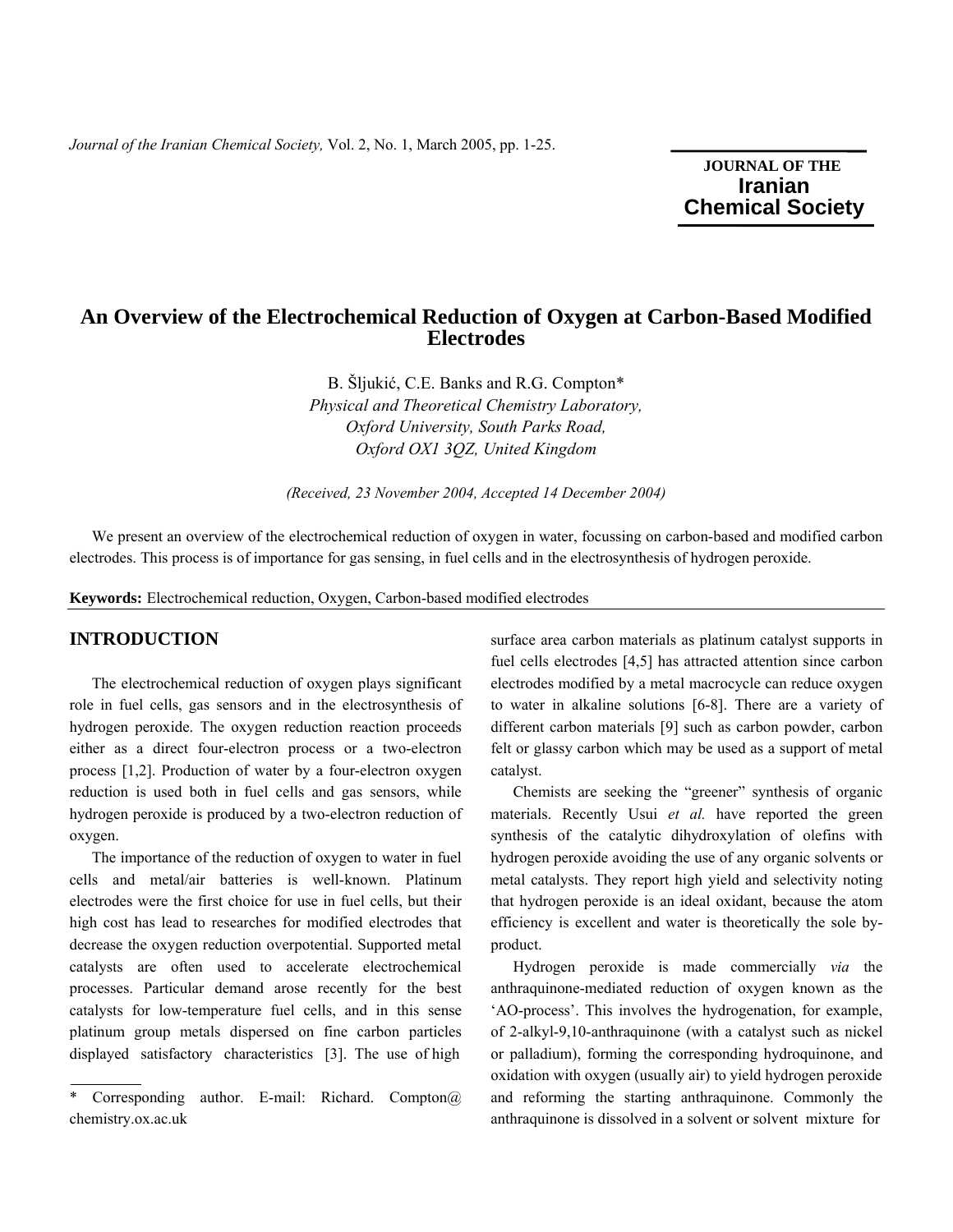hydrogenation, oxidation and extraction. Due to the differing solubility of the quinone and hydroquinone species, solvent mixtures are commonly employed.

 An alternative method is the electrochemical reduction of oxygen, which generates hydrogen peroxide. The focus of electrode substrates is on carbon based materials since the oxygen reduction on these surfaces forms hydrogen peroxide as an end product. Their low cost also makes them suitable for commercial applications where electrodes of high surface, such as reticulated carbon, are required.

 The reduction of oxygen is also used in Clark cells, electrochemical detectors specific for molecular oxygen. Oxygen is reduced to hydroxide releasing four electrons for each molecule of oxygen with the current linearly proportional to the amount of oxygen present. The most common cathode electrode materials are noble metals like gold or silver or noble-metal-plated materials [10]. For detection of oxygen in liquid samples, Clark cells with a massive cathode surface are usually applied [11]. However, it was noted that, under certain conditions, hydrogen peroxide is generated at this electrodes [12]. For more sensitive values, especially for detection of oxygen in gaseous samples, net or grid electrodes are preferred.

 It is established that the rate of electrochemical process is extensively influenced by the catalytic activity of the electrode surface, both the catalyst and the supporting material are significant factors. In this article we review the present literature and report the advances made using modified carbon based electrode substrates.

## **MECHANISM OF THE OXYGEN REDUCTION REACTION**

 The oxygen reduction reaction (ORR) has been investigated on various electrode substrates such as platinum, mercury, silver, gold, and carbon-based materials. It has been established [7] that the electrochemical reduction of oxygen is influenced by the nature of the electrode material and by the solution medium. The effect of electrode materials and various solvents on the electrochemical reduction of oxygen through their influence on the reduction potentials and currents has been extensively studied and highlighted in the literature [7]. However, the detailed mechanism of the electroreduction of

oxygen is still unclear. It is generally believed, however debatable, that the reduction of oxygen proceeds by either a direct four-electron pathway or a two-electron pathway [1,2]:

#### *1. Direct four- electron pathway*  In alkaline solutions

$$
O_2 + 2H_2O + 4e^- \to 4OH^-; E^0 = 0.401V \tag{1}
$$

In acid solutions

$$
O_2 + 4H^+ + 4e^- \to 2H_2O; E^0 = 1.229V
$$
 (2)

#### *2. Peroxide Pathway*  In alkaline solutions

$$
O_2 + H_2O + 2e^- \rightarrow HO_2^- + OH^-; E^0 = -0.065V \tag{3}
$$

is followed either by the further reduction

$$
HO_2^- + H_2O + 2e^- \to 3OH^-; E^0 = +0.867V \tag{4}
$$

or by decomposition under a disproportionation reaction

$$
2HO_2^- \to 2OH^- + O_2 \tag{5}
$$

In acid solutions

$$
O_2 + 2H^+ + 2e^- \to H_2O_2; E^0 = 0.67V
$$
 (6)

is followed either by

$$
H_2O_2 + 2H^+ + 2e^- \to 2H_2O; E^0 = 1.77V \tag{7}
$$

or by disproportionation

$$
2H_2O_2 \to 2H_2O + O_2 \tag{8}
$$

where  $E^{\circ}$  is the standard electrode potential and all potentials refer to the standard state values *vs*. the normal hydrogen electrode at 25 ºC [4].

 Oxygen reduction at 'active' metal electrodes in aqueous solutions is catalysed and produces water at a reduction potential characteristic for the particular metal [13]. On the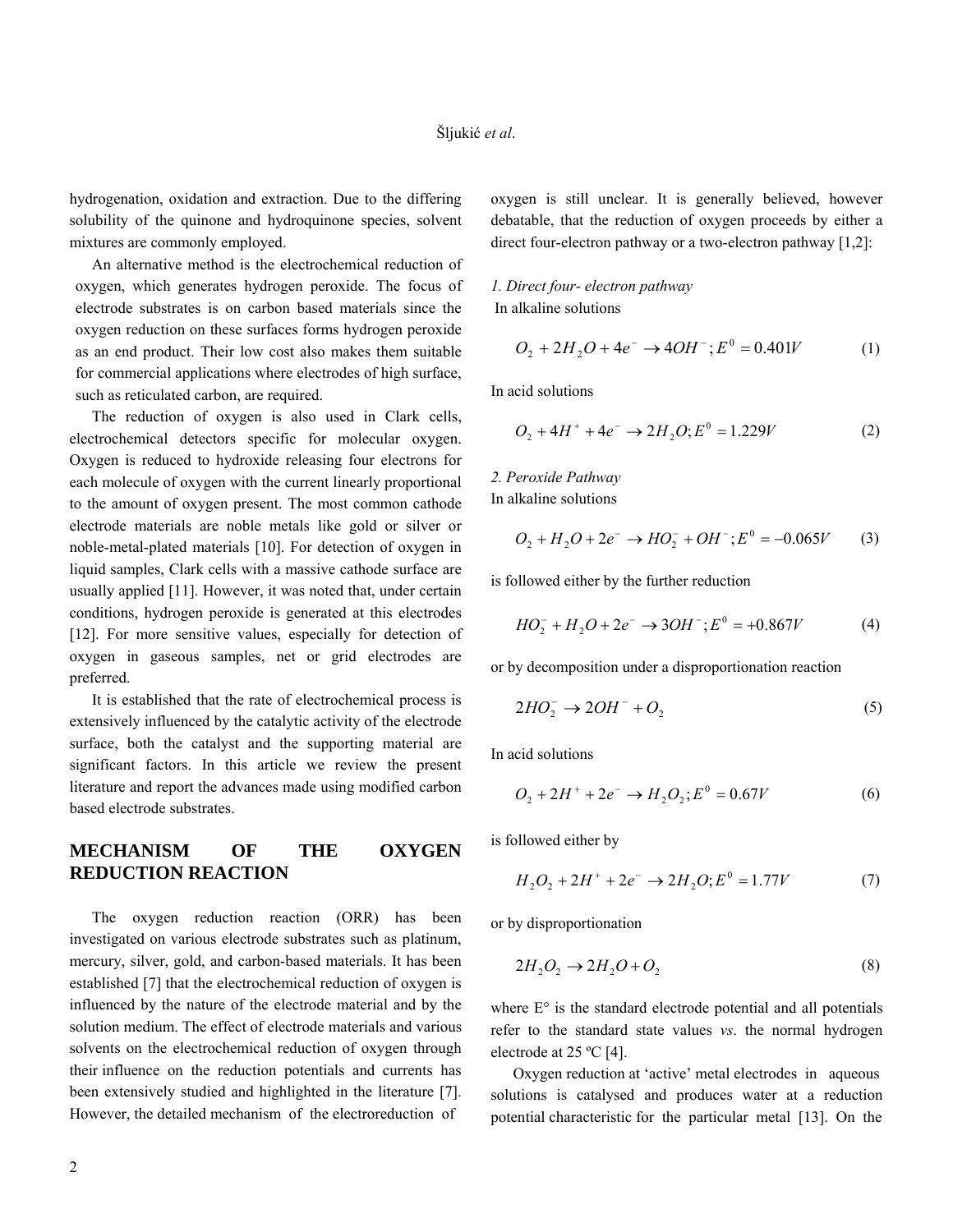contrary, at 'passivated' metal electrodes, the ORR yields hydrogen peroxide *via* a one-electron mechanism with facile disproportionation of the  $O_2$  intermediate [14].

 Carbon electrodes are of interest for electrochemical reduction of oxygen since high surface area carbon materials were used as platinum catalyst supports in fuel cell electrodes [4,5]. However, oxygen reduction reaction on carbon electrodes proceeds predominantly as a two-electron process producing hydrogen peroxide which is unwanted side product in fuel cells as it reduces the power efficiency [15-18]. Therefore carbon is an electrode material suitable for the electrochemical synthesis of hydrogen peroxide. Many different types of carbon have been studied for the oxygen reduction reaction: highly oriented pyrolytic graphite (HOPG) [6], pyrolytic graphite (PG) [6,19], graphite powder, porous graphite, natural graphite, glassy carbon (GC) [20-26], pyrolytic carbon, active carbon, carbon black [27] and carbon single crystals.

 To date, there is no agreement on the mechanism, ratedetermining step RDS, or adsorbed intermediates of the electrochemical reduction of oxygen on carbon surfaces. Most researchers agree that the adsorption of oxygen or superoxide is involved, but variations in surface conditions and pretreatment result in different electrode behaviour. Next we summarise suggested mechanisms.

 It has been reported that the mechanism of ORR on basal plane of ordinary pyrolytic graphite, OPG, and on glassy carbon, GC, electrodes is dissimilar [4]. The oxygen reduction is first order in  $O_2$  and zero order in OH on both surfaces. The Tafel slopes in alkaline solution were found to be -0.12 V per decade on OPG [15], but -0.060 V per decade on GC surface [25]. Several authors proposed different possible mechanisms for ORR on GC surfaces. Taylor and Humffray [26] suggested the scheme where surface migration of adsorbed  $O_2$  to the active sites, reaction [10], is the RDS:

$$
O_2 + e^- \iff O_2^{\dagger} \text{ads, before migration} \tag{9}
$$

$$
O_2^{\bullet} \text{ads, before migration} \iff O_2^{\bullet} \text{ads, after migration} \tag{10}
$$

$$
2O_{2\,ads}^{+-} + H_2O \rightarrow O_2 + HO_2^- + OH^- \tag{11}
$$

According to Zhang *et al*. [14], two different forms of the

superoxide,  $[O_{2}]$  and  $\{O_{2}]$  ads), are present on the GC surface [28]. The proposed mechanism is consistent with the experimental data if reaction (14) is rate controlling step the reduction reaction:

$$
O_{2\,ads} + e^- \rightarrow [O_{2\,ads}^-]
$$
 (12)

$$
\left[O_{2\ads}^{-}\right] \to \left\{O_{2\ads}^{-}\right\} \tag{13}
$$

$$
\left\{O_{2 \text{ads}}^{-}\right\} + HOH \to HO_{2 \text{ads}} + OH^{-}
$$
 (14)

$$
HO_{2\;ads} + e^- \to HO_{2\;ads}^- \tag{15}
$$

$$
HO_{2\text{ads}}^{-} \to HO_{2}^{-} \tag{16}
$$

For graphite electrodes Morcos and Yeager [15] suggested the following mechanism:

$$
O_2 \to O_{2\,ads} \tag{17}
$$

$$
O_{2\,ads} + e^- + H_2O \rightarrow HO_{2\,ads} + OH^-\tag{18}
$$

$$
2HO_{2\,ads} + OH^- \underset{\longleftarrow}{\longrightarrow} HO_2^- + H_2O + O_2 \tag{19}
$$

with the reaction (18) determining reaction rate in the Tafel linear region and reaction (19) involving several steps. Earlier  $18$ O labelling experiments have shown that the oxygen reduction into  $HO_2$ <sup>-</sup> proceeds as a unit without bond rupture [18].

 Appleby and Marie [18] suggested a mechanism for ORR on carbon black electrodes in alkaline solutions which involves a second electron transfer:

$$
O_2 + e^- \rightarrow O_{2 \text{ads}}^- \tag{20}
$$

$$
O_{2 \text{ads}}^{-} + H_2O + e^- \rightarrow HO_2^{-} + OH^- \tag{21}
$$

or

$$
O_2 + H_2O + e^- \to HO_{2\,ads} + OH^-
$$
 (22)

$$
HO_{2\,ads} + e^- \to HO_2^- \tag{23}
$$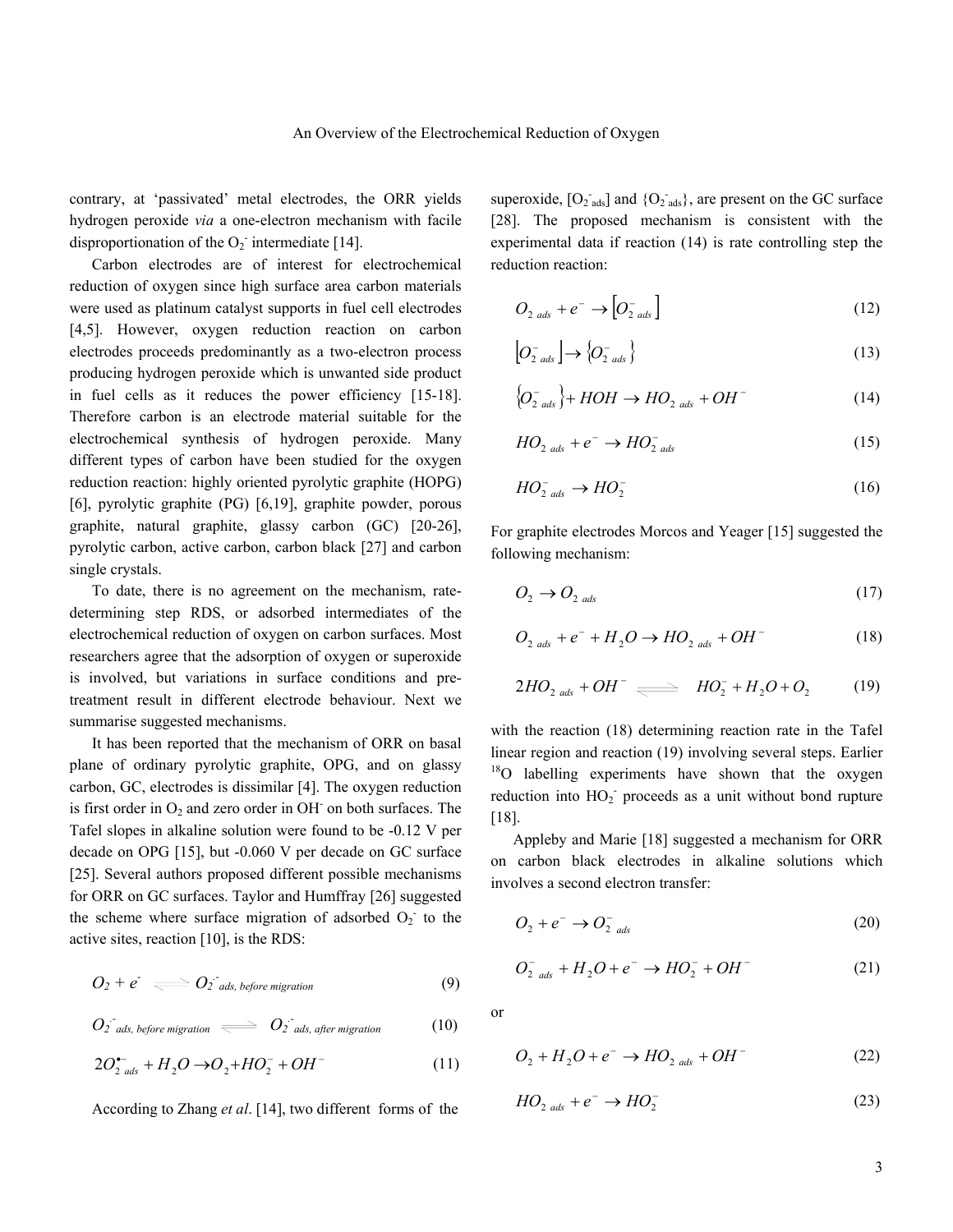where reaction (21) or reaction (23) is the RDS.

 Xu *et al.* [29] have proposed a mechanism for several different carbon materials such as electrochemically pretreated GC, laser-treated GC, fractured GC, low defect HOPG basal plane surfaces, and modified GC:

$$
O_2 + e^- \Leftrightarrow O_2^{--} \text{ads}
$$
 (24)

$$
O_{2\text{ads}}^{\bullet-} + H_2O \Leftrightarrow HO_{2\text{ads}}^{\bullet} + OH^- \tag{25}
$$

$$
HO_2^{\bullet} + O_2^{\bullet-} \Leftrightarrow HO_2^- + O_2 \tag{26}
$$

or

$$
HO_{2\text{ads}}^{\bullet} + e^{-} \rightarrow HO_{2\text{aq}}^{-} \tag{27}
$$

They established that adsorption of  $O_2$  is crucial to enhancing the oxygen reduction rate by acceleration of the protonation of  $O_2$ , reaction (25). If  $O_2$  becomes more basic upon adsorption, protonation and subsequent disproportionation or reduction of  $HO<sub>2</sub>$  are accelerated. Although the proposed mechanisms for oxygen reduction on different carbon electrodes [15,25-27,29] are consistent with the experimental data and seem to be logical, they are still not proved.

 The electroreduction of oxygen on carbon surfaces is much slower than that on 'active' metals such as platinum or gold. This observation has initiated a search for catalysts for electrochemical reduction of oxygen on carbon electrodes under different experimental conditions. Modification of electrode substrates with electrocatalytic materials is a promising and nowadays quite common approach for the improvement of oxygen reduction [30] by reducing the typically large over-potentials required [31,32]. Several techniques have been proposed for electrode surface modification. The usual approach is through the immobilisation of catalytic materials onto the electrode surface *via* physical adsorption; an alternative is through attachment of catalytic compounds by the electrochemical reduction of the appropriate salt of these compounds [22-24]. A variety of catalysts have been used for modification of carbon electrodes in order to increase the rate of the ORR on such electrodes. These include both metal-containing catalysts like Co(II)-macrocycle complexes [33], manganese dioxide

[34], copper-nickel alloys [35], cobaloxime complexes [30], transition metal phthalocyanines [36], gold nanoparticles [37] and non-metal ones like carbon nanotubes [38] or quinones [20,23,31,32,39-41].

# **EFFECT OF ELECTRODE SUBSTRATE ON OXYGEN REDUCTION REACTION AT CARBON ELECTRODES**

 The reactivity of carbon electrodes is, to a great extent, determined by the microstructure of the carbon material [42- 45], the cleanliness of the electrode surface [46-48] and the functional groups present on the surface [49-54]. Therefore, study of oxygen reduction on carbon electrodes inevitably rises questions about active sites [5,6,55,56] and the role of functional groups present at the carbon surface. The main difference in the microstructure of carbon materials is in size of the crystallites, forming the solid material. Still, what constitutes an active site remains undefined. Active sites may be surface radicals or oxides, which participate in the reaction. However, it is unlikely that specific oxides could catalyse proton transfer in alkaline solutions, since they would be deprotonated in solutions of high pH values. It is proposed that oxides may enhance adsorption of  $O_2$  by withdrawing electrons from the surface. It was observed that polarisation curves of glassy carbon and polished pyrolytic carbon show two peaks in oxygen-saturated alkaline solutions [26,57,58] corresponding to the oxygen reduction on two different surface sites. The current of the first peak does not reach the diffusional value and is limited by number of the most active surface catalytic sites. The polarisation curve of the basal plane of pyrolytic graphite shows only one reduction wave that can be assigned to a first electron transfer step as all carbon atom valences are satisfied [15].

 The oxygen reduction on polished GC surface was compared to the one on the basal plane of HOPG [29]. The peak potential for the oxygen reduction is much more positive for GC than for HOPG electrode, between 850 mV in case of the low defect basal surface and 350 mV for more defective basal plane. For the low defect basal plane surface a significant reduction current is observed at potentials more negative than -0.80 V. At a more defective basal surface peak current was observed at more positive potentials but still more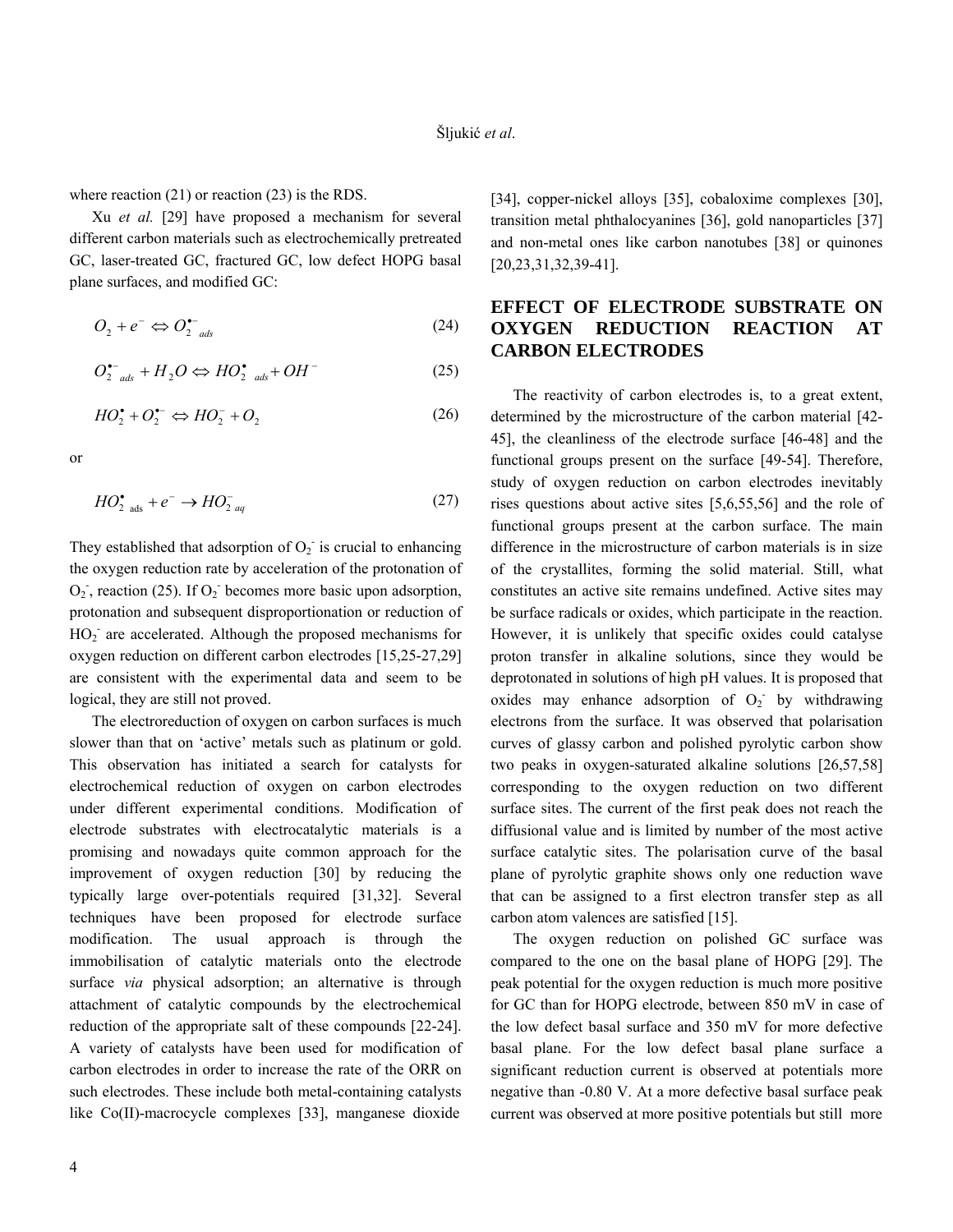negative than that observed at GC electrodes. McIntyre *et al*. [59] made this conclusion by comparing OPG with HOPG, with the more ordered surface showing a more negative oxygen reduction peak potential and less electrocatalytic activity for the ORR. Furthermore, the graphite edges are much more reactive than the graphite basal plane toward electron transfer and adsorption [60,61]. Hossain *et al*. [6] examined the effect of the electronic and surface properties of graphite on the kinetics of oxygen reduction to  $O_2$  in acetonitrile. OPG electrode proved to be electrocatalytically active for oxygen reduction to  $HO_2^-$  in alkaline solution, while the basal plane of HOPG electrode was found to suppress the reaction significantly [15]. The current densities for the reduction of oxygen to  $O_2$  and  $HO_2$  are established to be far lower on the basal plane of graphite than those found for oxygen reduction on ordinary pyrolytic graphite and glassy carbon in alkaline solutions [4]. The low reactivity of the graphite basal plane is a result of its low density of electronic states and the lack of functional groups and adsorption sites [6, 19,55,59,62]. The basal plane of HOPG is unusual in that all the valencies are satisfied in the plane of surface [63,64]. In addition, while active surface functional groups are present on OPG electrode, they were not found on HOPG one. A strong interaction of oxygen with functional groups on the surface usually takes part during the oxygen reduction on carbon and graphite.

 Various surface functional groups, such as carboxyl, phenolic hydroxyl, quinine-type carbonyl and normal lactones, are present on carbon surfaces. The question is which types of functional groups are responsible for electrocatalysis of oxygen reduction. Evans and Kuwana suggested that oxygencontaining groups might serve as mediators between the electrode and the electroactive species [65]. Garten and Weiss [16,17] proposed that surface quinones are involved in the reduction of oxygen to peroxide. There are indications that surface oxidative treatments, which tend to increase the coverage of quinonoid type functional groups, make the surface more active for oxygen reduction in alkaline solution [8]. Zhang *et al.* [25] and Hossain *et al*. [6] attempted to establish the type and role of surface functional groups responsible for oxygen reduction to  $HO_2$ <sup>-</sup> in alkaline aqueous solutions by adsorptive and covalent attachment of the functional groups on the graphite surfaces. They have

adsorptively attached various quinones: 1,4-naphthoquinone, anthraquinone-2-sulfonate, phenanthraquinone, all to the basal plane of HOPG to verify the assumption of surface quinone groups electrocatalytic activity toward the oxygen reduction. Fagan *et al*. [47] and Zhang *et al*. [8] concluded that oquinones are possible candidates for the catalysis of the reduction of oxygen.

 Nagaoka *et al*. [66] argued that the quinone groups present at the surface could be active as mediators for oxygen reduction reaction. They compared the electrochemical behaviour and electrocatalytic activity toward the ORR of an anodically pretreated glassy carbon (AP-GC) electrode and a glassy carbon electrode modified with one of several different quinones, Q-GC, 9,10-phenanthraquinone, PAQ, naphthazarin (5,8-dihydroxy-1,4-naphthoquinone) and juglone (5-hydroxy-1,4-naphthoquinone). The oxygen reduction peak potential was shifted positively on both electrode systems, AP- and Q-GC electrodes, relatively to the bare and untreated GC surface. However, significant differences between the oxygen reduction reaction on the AP-GC and Q-GC electrodes were noticed. First, an increase in the surface-quinone concentrations resulted in shift of the oxygen reduction peak potential at AP-GC electrode in a positive direction, while the peak potential of oxygen reduction at Q-GC electrode remained the same, though the peak current increased. Second, the peak current of AP-GC was almost unaffected in the pH range investigated. The oxygen reduction peak current at Q-GC electrodes was constant in neutral and weakly acid solutions but rapidly reduced in acidic solutions. Third, the potentials of oxygen reduction at AP-GC electrode were practically unchanged with varying pH value, while those for Q-GC electrodes moved by about 60 mV/pH unit. Based on these results, Nagaoka *et al*. [66] have concluded that enhanced activity of anodically pre-treated GC electrode for oxygen reduction cannot be attributed to the mediation by surface-confined quinone groups. The improved electrocatalytic activity could be a result of change in adsorption sites.

 The effect of different electrolyte cations on the oxygen reduction reaction was also investigated by different researchers [7,29] and it was found that the reduction peak potential moves to more positive values in solutions containing cations following the order  $Li^+ \sim Na^+ > K^+ > TEA^+$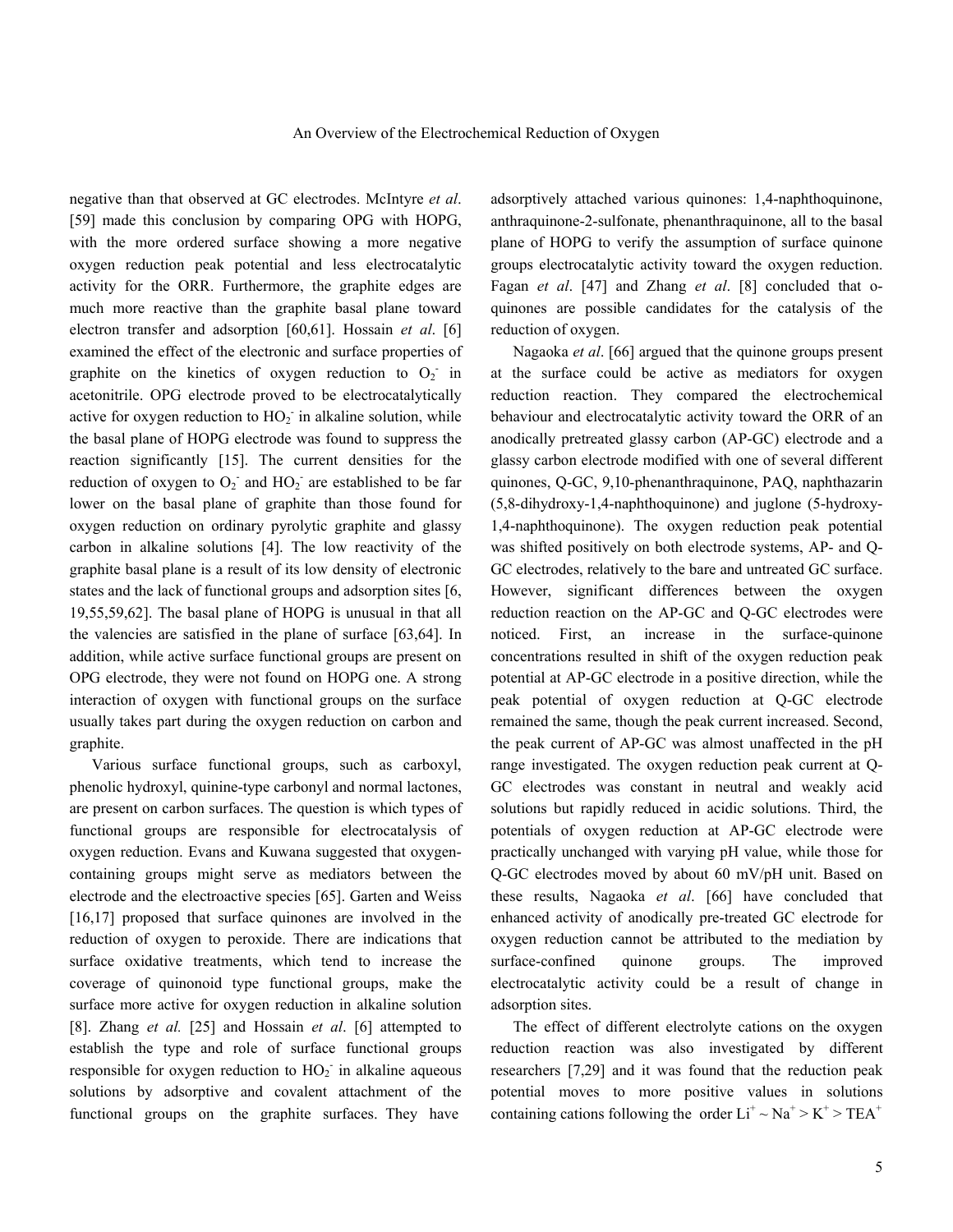(tetraethylammonium cation from the supporting electrolyte,  $TEA<sup>+</sup>ClO<sub>4</sub>$ . The effect of cation species on the peak potential can be explained either by the cation influence on the electron transfer step *via* an ion pair or double layer interaction, or by the alteration of chemical steps following  $O_2$ <sup>-</sup> formation by cation. Sawyer *et al.* [7] noted that metal ions enhanced disproportionation of  $O_2$ <sup>-</sup> in dimethylformamide, DMF, to the point that the oxygen reduction became irreversible if cations like  $\text{Zn}^{2+}$ ,  $\text{Cd}^{2+}$ ,  $\text{Fe}^{2+}$ ,  $\text{Mn}^{2+}$  and  $\text{Co}^{2+}$  present in electrolyte. The results indicate involvement of proton transfer in the RDS of oxygen reduction and a strong dependence of  $O_2/O_2$  electron transfer rate on the carbon surface conditions. The results support a oxygen reduction mechanism involving adsorption of  $O_2$  and associated enhancement of proton transfer from water to  $O_2$ .

# **EFFECT OF PRE-TREATMENT ON THE OXYGEN REDUCTION REACTION AT CARBON ELECTRODES**

 The surface of glassy carbon is deactivated gradually by exposure to the atmosphere or to a working solution [67,68]. Thus, it is necessary to renew and activate the surface periodically during use. The electrochemical behaviour and electrocatalytic activity of carbon materials depends strongly on the electrode pre-treatment. The most common method for the renewal of glassy carbon is polishing the surface with an abrasive material, such as alumina, silicon oxide or diamond slurry [67,69]. Other surface treatment methods for activation include electrochemical and chemical oxidation [48,51,70-72], exposure to radio frequency plasmas [49,73], heating at low pressures [74,75], *in situ* laser irradiation [76], vacuum heat treatment [47] and dispersion of metal oxides [77,78].

 The improvement of electrode activity by pre-treatment is not entirely understood, but it is believed that treatment methods control the surface area, the roughness and the nature and quantity of functional groups. Common for all surface treatments for activation of glassy carbon surface are the removal of any surface impurities and the exposure of 'fresh' carbon. Hu [67] has found that there is a close correlation between the purity of the working electrode and the time of deactivation of active glassy carbon. However, it is not clear what sites are 'blocked' by impurity adsorption. Activation of

the oxygen reduction by surface pre-treatment could be accredited to increased concentration of  $O<sub>2</sub>$ . The aim of pretreatments is to increase the number of active sites, that is, to increase the site density or the roughness. Furthermore, pretreatments introduce functional groups containing oxygen on carbon surfaces, which may serve as mediators. The effect of different electrode treatments on the presence of surface hydroxyl and carbonyl groups, and their consequent influence on electron transfer kinetics was also investigated by Chen and McCreery [79]. Using X-ray photoelectron spectroscopy it was found that the typical polished GC surface has a 7-20% O/C ratio, with various functional groups and usually surface impurities. Vacuum heat treatment in various forms has yielded GC surfaces with low, 1-6%, O/C ratio [47,80,81]. Polishing in alumina/cyclohexane slurry reduces the O/C ratio to 4%.

 Xu *et al*. [29] have examined the reduction of oxygen in alkaline solution on glassy carbon electrodes, either pretreated or modified ones. It was noted that all applied pretreatment procedures-polishing, laser activation, electrochemical oxidation, fracturing and vacuum heat treatment-shifted the  $O_2/HO_2$  reduction peak positive with the greatest change at electrochemically pre-treated GC electrode. Observed changes in oxygen reduction voltammetry by surface modification can be explained by changes in  $O_2$ adsorption and rate of  $O_2$ <sup>-</sup> formation from  $O_2$ . Adsorption is essential to increase the rate of oxygen reduction by accelerating protonation of  $O_2$ . Increase in  $O_2$  ads from surface pre-treatments can be the result either of the formation of new adsorption sites or of the increase in the microscopic surface area. The influence of the adsorption of several covalent and physisorbed organic compounds on the electrochemical reduction of oxygen was also studied [29]. The peak potential at a GC electrode modified with anthraquinone 2,6 disulfonate, AQDS-GC, was shifted positively relative to the unmodified polished surface, as reported for graphite surfaces. This change was attributed to the presence and activity of redox functional groups [6]. Covalent adsorbates such as dinitrophenylhydrazine, DNPH, which reacts with surface carbonyls [82], dinitrobenzoyl chloride, DNBC, which reacts with surface hydroxyls [83] and the nitrophenyl radical, NPR, which is thought to non-selectively chemisorb [84] shifted the oxygen reduction peak potential negatively for both polished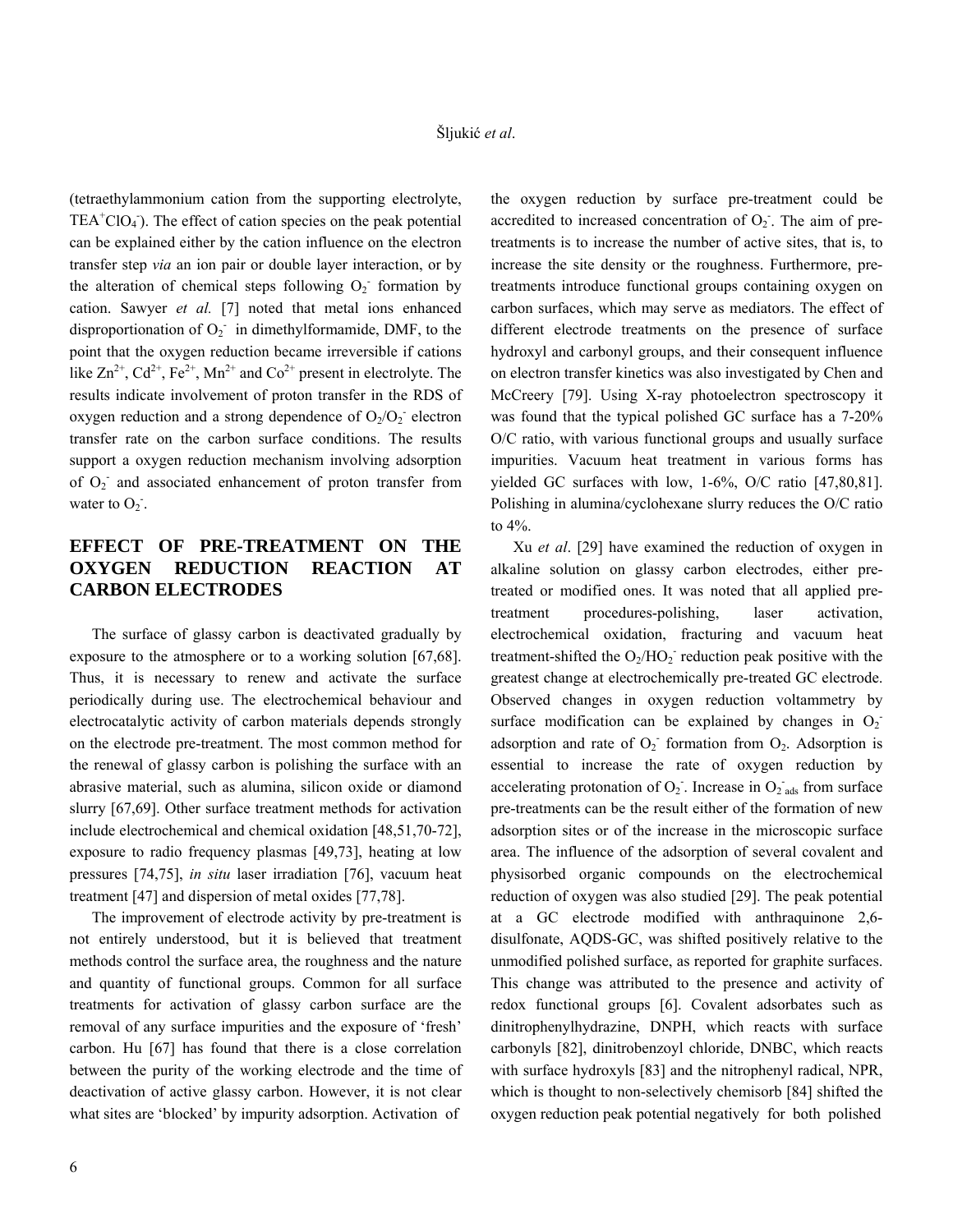and the electrochemically pre-treated surface. Physisorbed materials such as bismethylstyryl benzene, BMB, [85] had a rather small, but negative effect on the peak potential. Since the  $O_2$  adsorption is crucial to increase the rate of reaction (25) and therefore the production of hydrogen peroxide, adsorbates that partially blocked adsorption, like BMB or DNPH, slow down the reaction and shift the oxygen reduction peak potential toward more negative values.

 The effect of oxidative pre-treatment on the electrocatalytic activity of carbon electrode toward oxygen reduction has been reported by several authors [26,29,57,86,87]. Oxidative pre-treatments lead to an increase of the oxygen reduction rate due to electrocatalysis by oxygen containing surface species [26,29,66]. Oxidised carbon surfaces also catalyse the further reduction of hydrogen peroxide in alkaline solutions [29,57]. The enhancement of quinone-hydroquinone adsorption on GC electrodes after oxidising treatment in a 1:1 concentrated nitric acid- sulphuric acid mixture has been reported by Gomathi and Rao [87].

 Vaik *et al*. [23] observed noteworthy differences between rotating ring disc electrode data of an oxidised GC and polished GC electrode. Both the pre-wave and the second current wave increased for the oxidised electrode indicated that the surface concentration of the active C-O functionalities is increased by the anodic pre-treatment, resulting, therefore, in an enhancement of the oxygen reduction rate. It was proposed that the pre-wave of the polarisation curves is caused by oxygen reduction on the native and very active sites of glassy carbon. Additionally, anodisation was suggested to introduce other surface sites, which are involved in the further reduction of  $HO_2$ <sup> $\overline{\phantom{a}}$ </sup> at more negative potentials. As a result, current significantly exceeds the limiting current of the twoelectron process. As expected, the rate parameter of the chemical step of oxygen reduction by quinone groups present on the unmodified glassy carbon surface, *k1Γ1,* increased by surface oxidation compared with polished glassy carbon. A simple comparison of rate constants, *k*, evaluated from the Koutecky-Levich plots [23] at the potential of the current maximum showed that the value of rate constant for oxygen reduction increased by *ca*. 40-50% for the oxidised glassy carbon electrode. At the present time it is not possible to unquestionably attribute the current increase to an increased coverage of a particular type of oxygen-containing species

although quinine-like groups are the most probable surface functionalities responsible for an enhanced oxygen reduction activity at the pre-wave potentials. It is well- established that the surface concentration of active oxygen-containing groups, such as quinones, can be increased by surface oxidation of carbon electrodes leading to the higher rate of the oxygen reduction reaction on oxidised carbon electrodes [15,57,88,89,90]. The chemical nature of C-O functional groups depends on the pre-treatment conditions. For instance, naphthoquinone and phenanthraquinone functionalities were considered the most likely species to be present on the surface of GC [91].

 Vaik *et al*. [23] also investigated how oxidation alters the response of anthraquinone-modified surfaces. The cyclic voltammetry and RRDE data for oxidised glassy carbon electrode grafted with anthraquinone were similar to the polished AQ-grafted glassy carbon electrode [22,41,91]. There was no significant change in the values of kinetic parameters for oxygen reduction found for polished and oxidised AQmodified GC electrodes. According to authors, a smaller chemical rate parameter,  $k_2 \Gamma_2$ , of the oxygen reduction reaction on the oxidised GC electrode bearing attached AQ arises mainly from the higher value of the diffusion-limiting current density used in the analysis. As mentioned above, the reduction current exceeds the level of limiting current of twoelectron process at the electrodes of the current plateau and can cause an apparent underestimation in the value of  $k_2 \Gamma_2$ .

## **OXYGEN REDUCTION USING QUINONE-MODIFIED CARBON ELECTRODES**

 It is believed that native quinone groups present on the surface of GC are very active for oxygen reduction, as is shown by the reduction pre-wave observed on GC electrodes [22]. However, the surface coverage of quinone groups on freshly polished GC electrodes is probably rather low and no clear reduction waves could be observed even when strong electrocatalysis was manifested. Therefore, modification of carbon surface by quinone is a common method to increase the electrocatalytic activity of carbon electrodes toward oxygen reduction. Quinones and their derivatives have shown strong adsorption tendencies on various electrode materials such as platinum [92], mercury [93], graphite [94], and glassy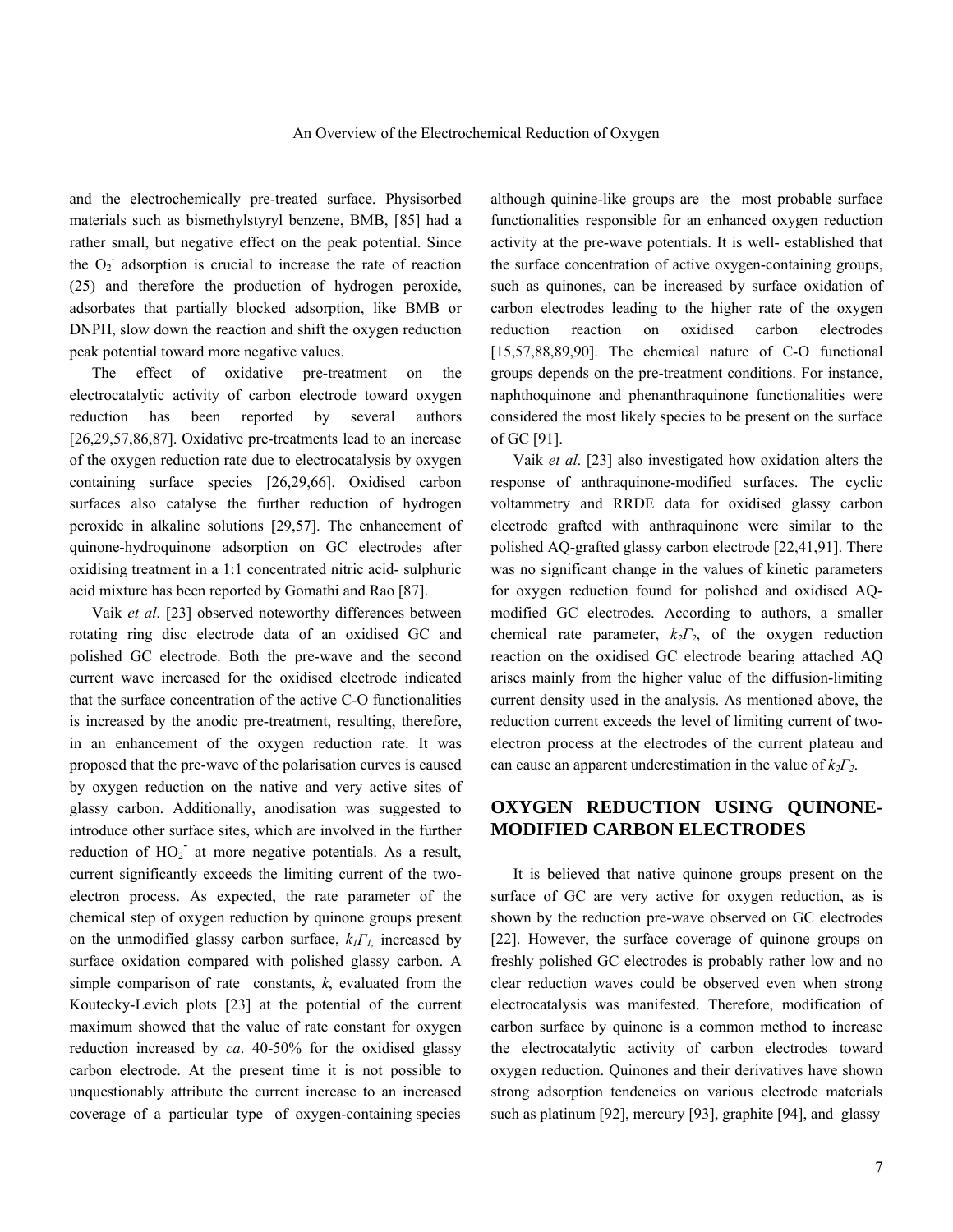carbon. A variety of quinones have been employed for the modification of carbon electrodes [4,6,22,32,41,66,95-98].

 Different methods have been employed for electrode surface modification by quinones. For example, adsorptive attachment of quinones onto carbon surfaces is an easy procedure for preparation of electrodes for electrocatalysis of oxygen reduction [6,31,32,66,95]. A disadvantage of this technique is that carbon electrodes modified with immobilised quinones are not very stable as quinones tend to desorb from the surface with time, particularly in alkaline solutions [95]. A better method of modification of carbon electrodes is through covalently binding of quinone to the carbon surface [6,22,98], but the procedures of grafting are often not simple. Several authors [6,22-24,41,99] have employed modification of carbon electrodes with quinones by the electrochemical reduction of appropriate diazonium salts of quinones, *i.e*. by cycling potential in a nonaqueous solution of quinone diazonium salt, reactions (28) and (29):

$$
RN_2^+ + e^- \to R^* + N_2 \tag{28}
$$

$$
R^{\bullet} + GC \to R - GC \tag{29}
$$

The carbon surfaces were modified by the electrochemical reduction of appropriate diazonium salt with different quinones, for instance anthraquinone [22,23,41,99] and phenanthraquinone [6,24]. It was shown that grafting of quinones on glassy carbon leads to a significant improvement of the rate of oxygen reduction to hydrogen peroxide as evidenced by the shift of the reduction peak potential to more positive values and increase of the reduction peak current.

 Several attempts have been made to determine the mechanism of oxygen reduction on quinone-modified carbon electrodes. It is believed that the reduction rate is proportional to the surface concentration of the semiquinone radical formed by the electrochemical reduction of quinone groups [6,22,41]. The radical anion reacts with molecular oxygen to yield the . superoxide anion,  $O_2$ , which either disproportionates or follows an electrochemical-chemical, EC, mechanism:

$$
Q + e^- \to Q^{\bullet -} \tag{30}
$$

$$
Q^{\bullet-} + Q_2 \xrightarrow{k_c} Q_2^{\bullet-} + Q \tag{31}
$$

$$
2O_2^{\bullet-} + H_2O \longrightarrow O_2 + HO_2^- + OH^- \tag{32}
$$

or

$$
O_2^{\bullet-} + H_2O + e^- \longrightarrow HO_2^- + OH^- \tag{33}
$$

where Q is surface quinone. Reaction (31) is assumed to be the rate-determining step. Both of the disproportionation (32) or electrochemical-chemical reactions (33), are considered to be fast and lead to the formation of peroxide. The benefit of the quinone-modified electrode is that the reduction of oxygen stops at the peroxide stage and thus carbon electrodes modified with quinones could be used to produce peroxide in practical system.

 The reduction of oxygen on quinone-modified carbon surfaces has been extensively investigated. The adsorbates studies include 1,4-naphthoquinone,9,10-anthraquinone–2 sulfonate [4], and 9,10-phenanthraquinone [6] adsorbed on highly oriented pyrolytic graphite (HOPG), anthraquinone derivatives adsorbed on glassy carbon [32,66,95,96], 1,4 naphthoquinone and its derivatives [97,98], anthraquinone and its derivatives [6,22,41,97,98] and phenanthraquinone covalently attached to glassy carbon [24] and other substrates. Carbon paste electrodes modified with 1,4-naphthoquinone have also been explored [31]. The 9,10-anthraquinones are the largest group of naturally occurring quinines [32]. Under dry non-aqueous conditions, these compounds are characterised by two-proton two-electron reduction when a proton donor exists in solution [100-103]. Note in the absence of such a donor, two one-electron reactions constitute the electrode process. In the former case the first reduction step to a semiquinone radical is generally an electrochemically reversible process, while the second step to a dianion is a quasi-reversible, or irreversible process, depending on the experimental conditions employed. However, surface confined anthraquinones undergo a two-proton two-electron reduction to corresponding hydroanthraquinone derivatives in the presence of proton donors, *i.e*. in aqueous solutions [104]:

$$
Q(ads) + 2e^- + 2H^+(aq) \rightarrow H_2Q(ads)
$$
 (34)

Further, the oxygen is reduced to hydrogen peroxide in the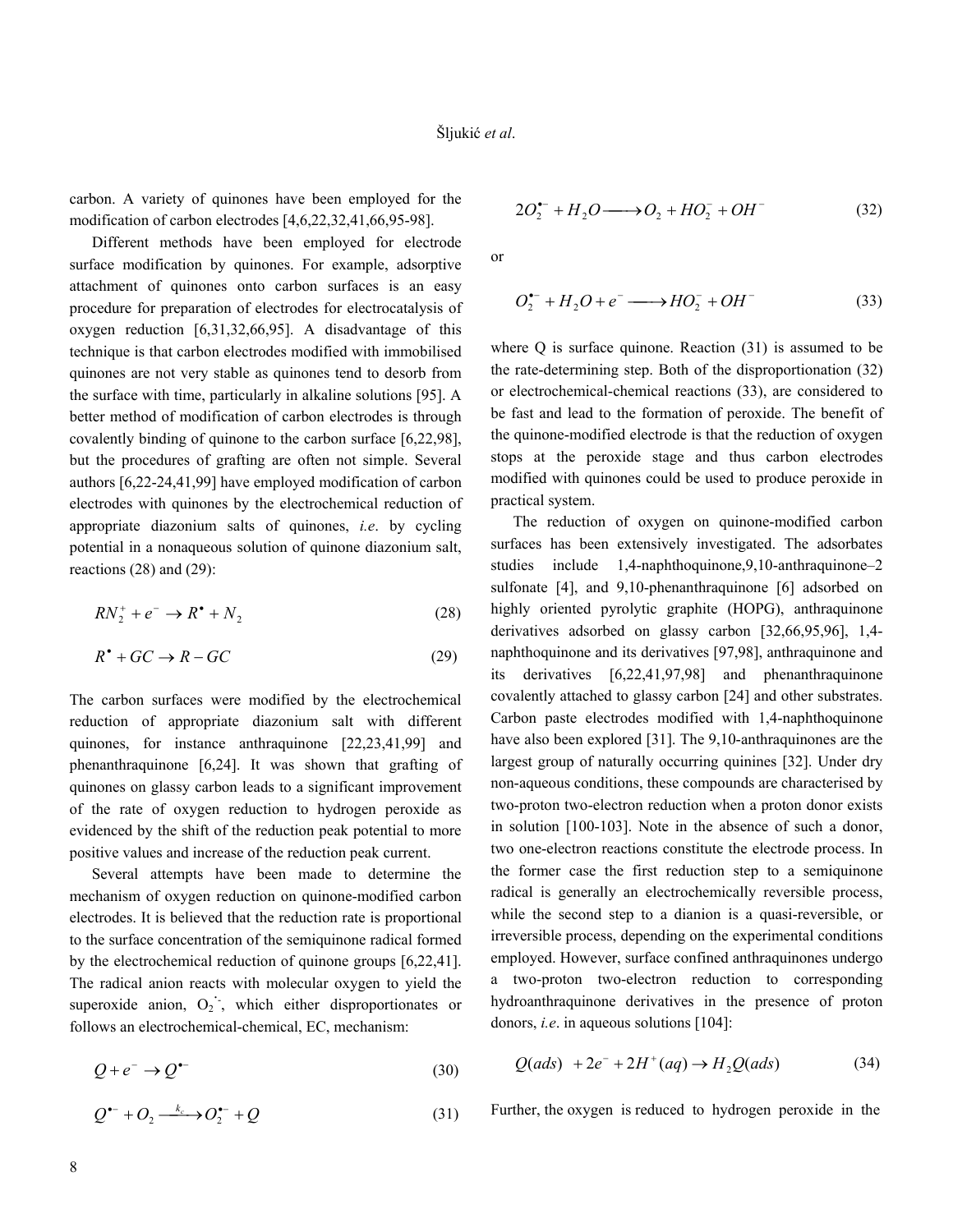presence of surface attached hydroanthraquinone species:

$$
H_2Q(ads) + O_2(aq) \xrightarrow{k} Q(ads) + H_2O_2(aq) \tag{35}
$$

 RRDE voltammograms of bare glassy carbon electrode in oxygen-saturated solution show characteristic waves at low potentials, which are assigned to the reduction of oxygen by quinone groups present on the unmodified glassy carbon surface [6,22,41]. This current does not reach a diffusionlimited plateau since it is limited by the number of active surface catalytic sites. It was noted that this current decreases on the anthraquinone-modified glassy carbon electrodes implying that the attached anthraquinone blocks native glassy carbon surface sites and lower the rate of oxygen reduction on them. At the glassy carbon electrodes modified with anthraquinone by reduction of appropriate diazonium salt, a sharp current increase at much more positive potentials is noted [22,41], indicating the strong electrocatalytic effect of anthraquinone on oxygen reduction. The enhancement of reduction current is proportional to the surface coverage of anthraquinone (Table 1), confirming the assumption that, at these potentials, the reduction involves the reaction of oxygen with the anthraquinone semiquinone intermediate. It was

found that grafting of glassy carbon with anthraquinone increases the overall rate of oxygen reduction by a factor of 15 [22].

 Moreover, it was noted that the reduction of hydrogen peroxide is very slow on the anthraquinone-modified glassy carbon electrode. This is very useful since any electrode employed for hydrogen peroxide electrosynthesis should not catalyse its further reduction. The RRDE results confirmed that electroreduction of oxygen at anthraquinone-modified glassy carbon electrode stops at peroxide stage. Therefore, it was established that grafting of glassy carbon surface with anthraquinone results in electrocatalytic active surface for the reduction of oxygen to hydrogen peroxide [22,23,41,99].

 The influence of the functional groups attached to quinones, such as -CN,  $-SO_2$ , -NO<sub>2</sub>, on the rate of oxygen reduction is still not understood. Mirkhalaf *et al*. [99] have investigated the influence of substituents on the electrochemical properties of quinone-modified GC electrodes and their electrocatalytic activity for reduction of oxygen. They compared the kinetics of oxygen reduction on GC electrodes modified with thiophenyl, AQ1, and benzenesulfonyl, AQ2, derivatives of anthraquinone, with that

 **Table 1.** Chemical Rate Parameters for Oxygen Reduction on Glassy Carbon Electrodes Modified with Anthraquinone at 25 °C as a Function of the Surface Coverage of Anthraquinone Obtained by non-linear Regression Analysis [41]

| $\Gamma(10^{-10} \,\mathrm{mol \ cm^{-2}})$ | $k_I \Gamma_I$ (cm s <sup>-1</sup> ) | $k_2 \Gamma_2$ (cm s <sup>-1</sup> ) |
|---------------------------------------------|--------------------------------------|--------------------------------------|
| 0                                           | $0.025 \pm 0.001$                    |                                      |
| 0.52                                        | $0.028 \pm 0.002$                    | $0.037 \pm 0.001$                    |
| 0.73                                        | $0.027 \pm 0.002$                    | $0.040 \pm 0.001$                    |
| 1.9                                         | $0.011 \pm 0.002$                    | $0.072 \pm 0.004$                    |
| 2.3                                         | $0.019 \pm 0.002$                    | $0.120 \pm 0.010$                    |
| 3                                           | $0.014 \pm 0.002$                    | $0.130 \pm 0.010$                    |
| 3.7                                         | $0.018 \pm 0.003$                    | $0.140 \pm 0.030$                    |
| 4.3                                         | $0.018 \pm 0.002$                    | $0.240 \pm 0.020$                    |
| $2.2*$                                      | $0.008 \pm 0.002$                    | $0.071 \pm 0.003$                    |

 \* This AQ-GC electrode was prepared by modification in aqueous solution of Fast Red AL Salt *k1 Γ1 -* the chemical rate parameter of oxygen reduction by quinone groups present on the unmodified glassy carbon surface  $k_2 \Gamma_2$ - the chemical rate parameter of oxygen reduction on the anthraquinone-modified glassy carbon surface.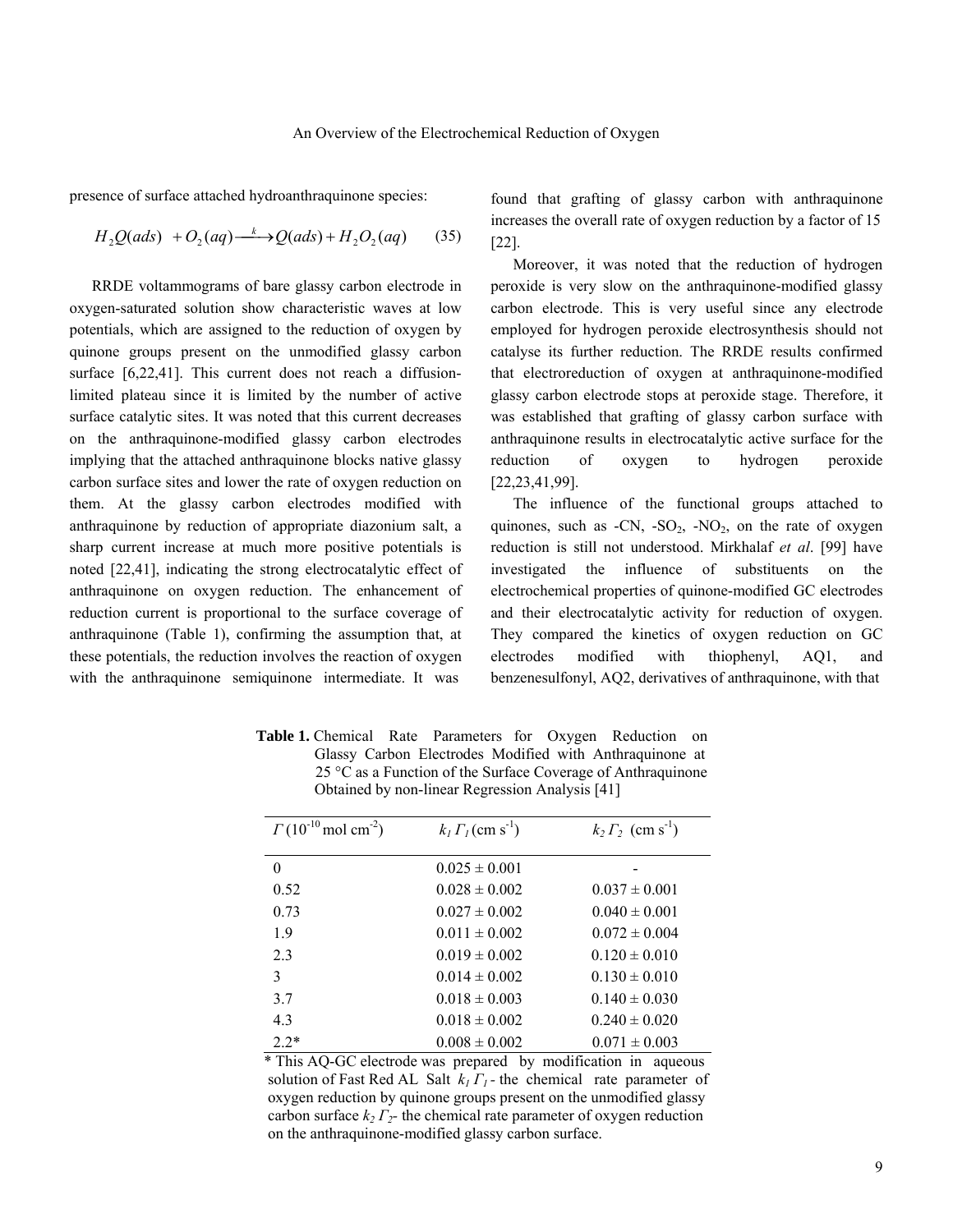of unsubstitued anthraquinone. Diazonium tetrafluoroborate salts of these compounds, AQ3 and AQ4, scheme 1, were also used for the modification of GC surfaces. The number of electrons transferred per oxygen molecule for all cases was close to two indicating that the reduction of oxygen stops at the peroxide stage, but some significant differences were noted. The redox potentials of substituted anthraquinone in DMF solution were shifted positively compared to that modified with anthraquinone. The change is in particular remarkable for AQ2-modified GC surface, due to the stronger electron withdrawing properties of benzenesulfonyl group, which results in the stabilisation of the radical intermediate.

 The rate constant of one-electron reduction of substituted anthraquinone to the corresponding semiquinone radical, reaction (30), was found to be 16 times faster than for AQ2 than AQ1 in DMF solution. This was explained by delocalisation of electrons caused by the sulfone groups, which stabilises the radical formed. A positive shift of redox potential was also observed for the AQ4-modified GC electrode in alkaline solution compared to the AQ-grafted one. This is expected from inductive effects of the benzensulfonyl group on radical formation as also observed in DMF. Hence, reaction (30) is thermodynamically more probable when electron-withdrawing function groups are incorporated in the anthraquinone molecule.

 On the other hand, the chemical rate parameter, *k2Γ2*, of oxygen reduction reaction is lower for AQ3 and AQ4 covalently modified GC electrodes than for AQ-modified GC surface, which is summarised in Table 2. It is believed that these functional groups decrease the rate of reaction (31) by both stabilisation of the semiquinone radical and by steric obstruction by these groups [99]. Since the rate-determining step is a chemical reaction (31), functional groups that enhance this reaction (30) do not automatically increase the rate of chemical reaction of semiquinone radical anion and molecular oxygen. This illustrates that the reaction (31) is not effected by the thermodynamics of the electrochemical step of oxygen reduction.

 Salimi *et al.* [32] have investigated the electrochemical behaviour, and the electrocatalytic activity towards the oxygen reduction, of different 1-hydroxy-9,10-AQ substituted 'podands'. GC electrodes modified with adsorptive films of compounds AQ5-AQ10, scheme 2, were prepared by the



Bis-1,5-(thiophenyl)-9,10-anthraquinone (AQ1)



Bis-1,5-(benzenesulfonyl)-9,10-anthraquinone (AQ2)



Bis-1,5-(Thiophenyl-4,4'diazo)-9,10-AQ tetrafluoroborate

(AQ3)



 Bis-1,5-(benzenesulfonyl-4,4'diazo)-9,10-AQ tetrafluoroborate (AQ4) *Scheme 1.* Structure of the anthraquinone derivatives AQ1-AQ4 [99].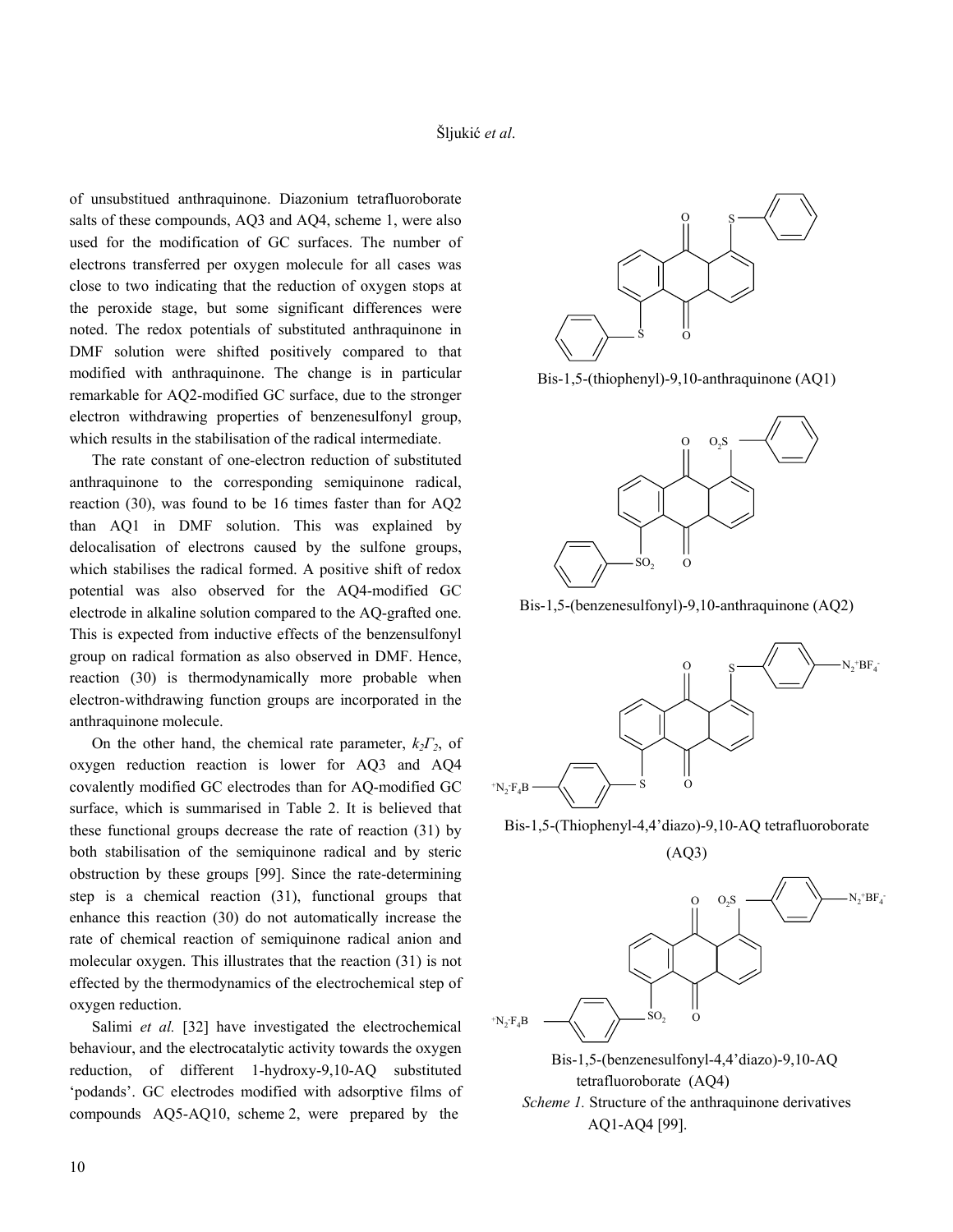**Table 2.** Comparison of Kinetic Parameters for Oxygen Reduction on Glassy Carbon Electrode Grafted with Different Anthraquinone Derivatives at 25 °C Obtained by Non-linear Regression Analysis [99]

| Electrode |                   |      | $k_1\Gamma_1$ (cm s <sup>-1</sup> ) $k_2$ (10 <sup>5</sup> M <sup>-1</sup> s <sup>-1</sup> ) $\Gamma_2$ (10 <sup>-10</sup> mol cm <sup>-2</sup> ) $k_2\Gamma_2$ (cm s <sup>-1</sup> ) |                 |
|-----------|-------------------|------|---------------------------------------------------------------------------------------------------------------------------------------------------------------------------------------|-----------------|
| AO-GC     | $0.019 \pm 0.002$ | 12.0 | 2.5                                                                                                                                                                                   | $0.30 \pm 0.15$ |
| $AO3-GC$  | $0.017 \pm 0.005$ | 3.0  | 4.0                                                                                                                                                                                   | $0.12 \pm 0.06$ |
| AO4-GC    | $0.026 \pm 0.002$ | 1.6  | 44                                                                                                                                                                                    | $0.07 \pm 0.04$ |

 $k_I \Gamma_I$ : the chemical rate parameter of oxygen reduction by quinone groups present on the unmodified glassy carbon surface.

 $k_2$ : the rate constant of oxygen reduction reaction on anthraquinone-modified GC electrode *Γ*<sub>2</sub>: the surface coverage of anthraquinone derivatives on GC electrode.

 $k_2 \Gamma_2$ : the chemical rate parameter of oxygen reduction on the anthraquinone-modified glassy carbon surface.

electrochemical oxidation of glassy carbon electrodes followed by immersing the electrodes in AQ solutions in acetonitrile. It was shown that the resulting modified electrodes are stable in acidic solution as after immersing in sulphuric acid for 16 h; only a slight decrease of less than 5% of the corresponding voltammetric peaks was observed in the time. The modified electrodes are less stable in basic solutions with the greater loss of adsorbed species manifested by the decrease of the voltammetric peaks. Species were found to continuously desorb from the GC surface. However, it was demonstrated that the very last few monolayers of the adsorbed species were remained tightly attached to the preanodised GC electrodes. These adsorptive species stayed on the electrode even after brief polishing with alumina. Residual adsorbed AQ derivatives could be removed by extensive polishing with 'sand-paper' for a longer period. This is probably because the AQ derivatives used were not only simply adsorbed but also possibly trapped inside pores or

crevices of the GC electrodes.

 The cyclic voltammograms of the GC electrodes modified with the adsorbed anthraquinone derivatives, AQ5-AQ10, evidenced the presence of a single couple, two-electron, twoproton redox reaction, with a formal potential around -200 mV *vs*. Ag/AgCl (saturated 3M KCl) electrode. Glassy carbon electrodes modified with each anthraquinone derivative exhibited the expected Nernstian pH dependence of the peak potentials for two-proton two-electron reduction in aqueous solutions and for pH values under 7.5 the corresponding plots of formal potential against pH resulted in a straight line with a slope between 61 and 64 mV/pH unit. However, in basic solutions of pH greater than 7.5, slope of the E-pH plots is about 31-32 mV per pHunit which is indicative of a twoelectron one-proton process resulting in the formation of the corresponding semi hydroquinone derivatives. The modified electrodes exhibited potential electrocatalytic activity towards oxygen reduction at pH 4.5, with an overpotential of about



*Scheme 2.* Structure of the anthraquinone substituted podands AQ5-AQ10 [32].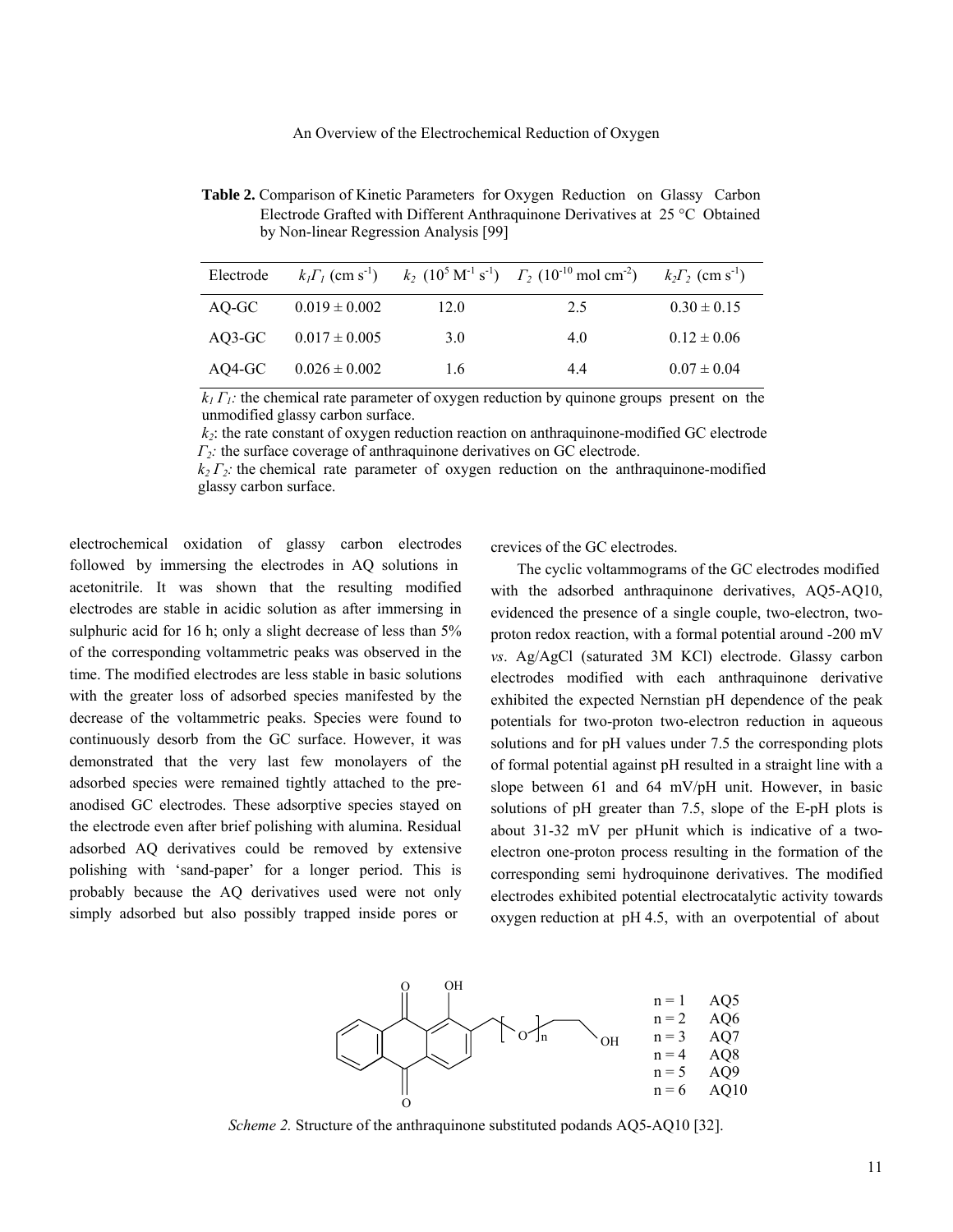400-500 mV lower than at a bare GC electrode. The kinetic parameters obtained for GC electrodes modified with AQ derivatives are shown in Table 3.

# **OXYGEN REDUCTION USING PHENAN-THRAQUINONE MODIFIED CARBON ELECTRODES**

 The electrochemical reduction of the appropriate diazonium salt was also used for the covalent attachment of phenanthraquinone (PAQ) onto polished glassy carbon electrodes [24]. Analysis of the RRDE data confirmed that the reduction product at modified GC surface is peroxide. Further, the current for peroxide reduction on PAQ-GC electrodes was very small between 0 and -1.0 V giving further evidence that the reduction of oxygen on GC electrode with attached PAQ stops at peroxide stage. The potential of oxygen reduction at PAQ-GC electrode is more positive than at the bare GC electrode evidencing greater electrocatalytic activity of GC surface modified with PAQ.

 Comparison of the glassy carbon electrode modified with phenanthraquinone or anthraquinone by grafting under the same conditions shows that a higher surface coverage of PAQ on GC was obtained than in the case of AQ. The difference in surface coverage of PAQ and AQ attached on GC surface could be the result of the chemical reactivity of the aryl radicals formed during surface grafting, leading to multilayer growth of quinone, as previously observed for GC and HOPG, [105,106]. The growth rate depends on the grafting conditions and the nature of the radical attached to the surface.

 PAQ-modified glassy carbon electrodes show a larger increase in electrocatalytic activity for oxygen reduction in alkaline solution in comparison to AQ-modified GC electrodes. The greater activity can be a result of both the positive shift of the redox potential and increased rate constant for the chemical step in the oxygen reduction reaction. The redox potential of surface bound phenanthraquinone was 300 mV more positive than that for covalently attached

| Electrode       | $\Gamma (10^{3} \text{ mol cm}^{2})$ $k(10^{4} \text{ M}^{1} \text{ s}^{1})$ $k \Gamma (10^{3} \text{ cm s}^{1})$ |     |      |
|-----------------|-------------------------------------------------------------------------------------------------------------------|-----|------|
| AQ <sub>5</sub> | 1.17                                                                                                              | 2.9 | 33.9 |
| AQ6             | 0.93                                                                                                              | 3.4 | 31.6 |
| AQ7             | 1.18                                                                                                              | 2.6 | 30.7 |
| AQ8             | 1.16                                                                                                              | 3.7 | 42.9 |
| AQ9             | 1.12                                                                                                              | 2.4 | 26.9 |
| AQ10            | 1.12                                                                                                              | 2.7 | 30.2 |

 **Table 3.** Comparison of Kinetic Parameters for Oxygen Reduction on Glassy Carbon Electrode Modified with Different Anthraquinone Substituted Podands at 25 °C [32]

 **Table 4.** Kinetic Parameters for Oxygen Reduction at Different Modified Glassy Carbon Electrodes Obtained from Cyclic Voltammetry Data [24]

| Electrode | $k_I\Gamma_I$ (cm s <sup>-1</sup> ) | $k_2\Gamma_2$ (cm s <sup>-1</sup> ) |
|-----------|-------------------------------------|-------------------------------------|
| GC.       | $0.025 \pm 0.001$                   | $\overline{\phantom{0}}$            |
| AQ-GC     | $0.011 \pm 0.002$                   | $0.072 \pm 0.004$                   |
| PAQ-GC    | -                                   | $0.170 \pm 0.020$                   |

*k<sub>2</sub>*  $Γ<sub>2</sub>$ : the chemical rate parameter of oxygen reductionon the quinone $k_1 \Gamma_1$ : the chemical rate parameter of oxygen reduction by quinone groups present on the unmodified glassy carbon surface. modified glassy carbon surface.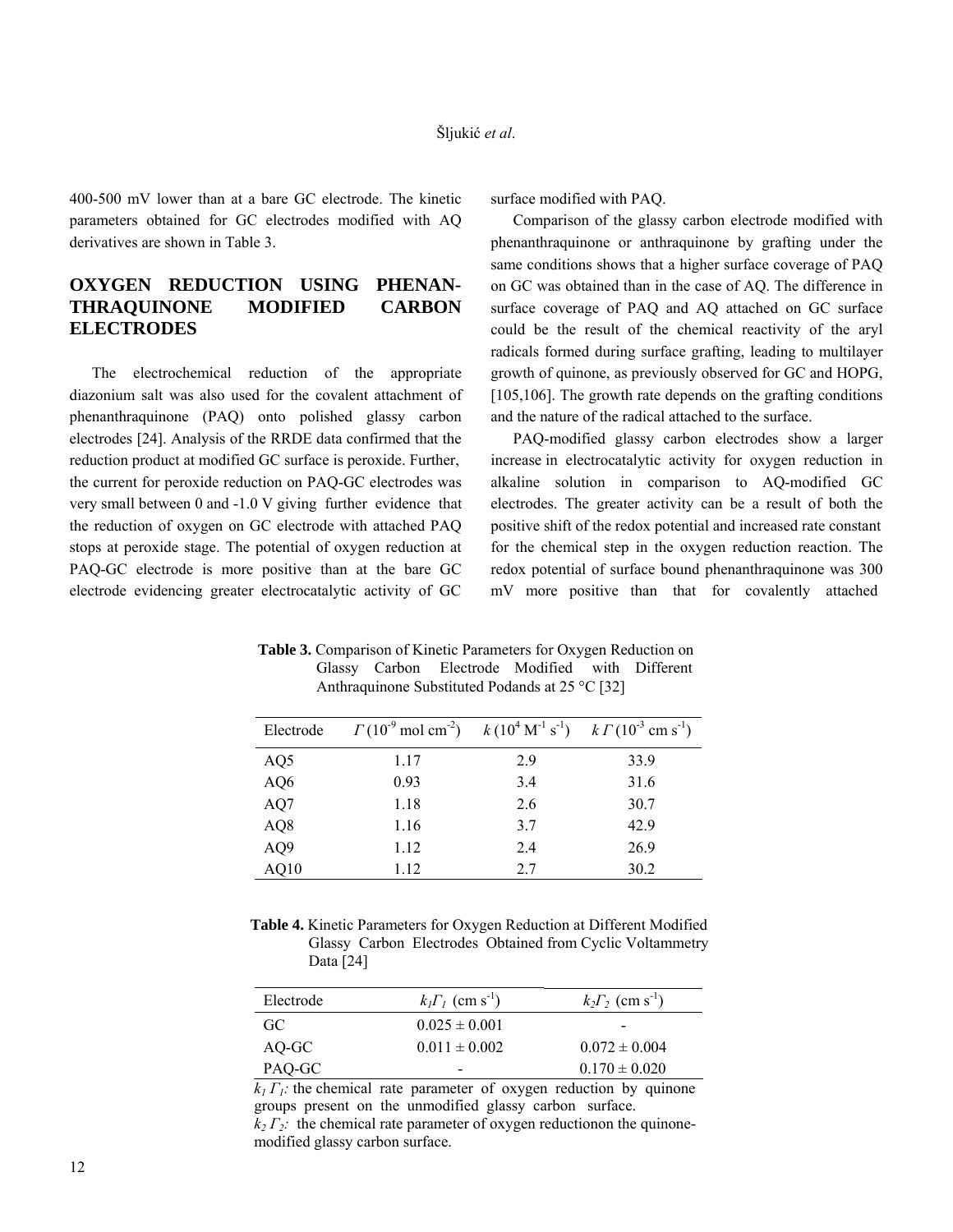anthraquinone. Consequently, the semiquinone radical anion of PAQ is generated at much more positive potentials as compared to AQ thus increasing the electrocatalytic activity of the surface for oxygen reduction. This is believed to be the main factor that increases the electrocatalytic activity for oxygen reduction on the GC electrode modified with PAQ. In Table 4 are shown the values of the chemical rate parameter for oxygen reduction, *k2 Γ2*, at PAQ and AQ-modified GC electrodes measured for similar surface coverage of the two functionalised surfaces. Hence, it can be concluded that the rate constant of the chemical step, reaction (31), is approximately 2.5 times greater for the phenanthraquinone. The difference in the values of the chemical rate parameters for PAQ and AQ modified GC electrodes indicates that the rate of chemical reaction between the semiquinone radical anion and molecular oxygen is influenced by the quinone structure. The results show that it is possible to control the electrocatalytic properties of the surface in two ways, by controlling the quinone redox potential with appropriate substituents and by altering the reactivity of the radical intermediate towards oxygen.

 The electrochemical behaviour and electrocatalytic activity toward oxygen reduction of GC electrodes covalently modified with PAQ was also compared to that of HOPG modified with adsorbed PAQ [6]. Oxygen reduction to peroxide was examined in aqueous alkaline solution on HOPG with adsorbed 9,10-phenanthraquinone and on OPG with chemically attached 2-aminoanthraquinone. On the adsorbed quinone surfaces, the kinetics of the initial electron transfer to the quinone is fast while the reaction of reduced quinone with dissolved oxygen is the rate-determining step. On the chemically attached quinone surface, the initial electron transfer is the RDS because the quinone is further from the surface and in an unfavourable configuration for electron tunnelling [6]. In a similar study with 1,4-naphthoquinone and 9,10-anthraquinone-2-sulfonate a considerable current hysteresis between the negative and positive potential sweeps was observed [4]. This behaviour was attributed to quinone desorption or to some irreversible changes in the adsorbed layer [4]. In contrast, no such hysteresis was seen for GC covalently modified with PAQ. The RDE voltammograms of modified electrode were stable after many potential cycles indicating a strong attachment of PAQ to the surface of GC.

The oxygen reduction current for HOPG modified with adsorbed PAQ was significantly lower than the theoretical mass transport limiting current for the two-electron reduction of oxygen [6]. On the contrary, the oxygen reduction current maxima observed for PAQ-GC electrodes were very close to the diffusion controlled values calculated from Levich equation. The reason for this difference may be related to different surface concentrations of PAQ, as the surface coverage of PAQ was not given in [6]. Alternatively, the rate of the chemical reaction between the covalently attached and the adsorbed semiquinone species, and molecular oxygen, reaction (31) may also be different.

 The oxygen reduction behaviour of HOPG modified with phenanthraquinone is very similar to that observed on unmodified OPG in alkaline solution in that the onset in the current occurs at approximately the same potential and the overall number of electrons transferred is very close to 2, indicating formation of peroxide. The polarisation curve of oxygen reduction on HOPG modified with physically adsorbed 9,10-PAQ in alkaline solution showed a large increase in the reduction current relative to bare basal plane. The current falls at more negative potentials, which is also behaviour typical for glassy carbon and OPG in alkaline solutions. The mass transport-corrected Tafel plot yielded a slope of -67 mV/decade at low current densities. A Tafel slope of -60 mV/decade would suggest a fast electron transfer reaction followed by a rate-determining chemical step, reaction (37).

 The oxygen reduction on the OPG surface with chemically attached 2-aminoanthraquinone (AAQ) shows significantly higher currents than does the unmodified OPG surface. The currents are still well below those expected for pure diffusion control even at quite negative potentials, implying that step (37) becomes rate-controlling at these very negative potentials. The reduction proceeds quantitatively to peroxide on both physically and covalently modified surfaces. The mass transport-corrected Tafel plot yielded a slope of *ca*. -110 mV/decade. This implies an initial one-electron transfer as the rate-determining step. These results are in accordance with the following reaction mechanism:

$$
Q_{ads} + e^- \rightarrow Q_{ads}^- \tag{36}
$$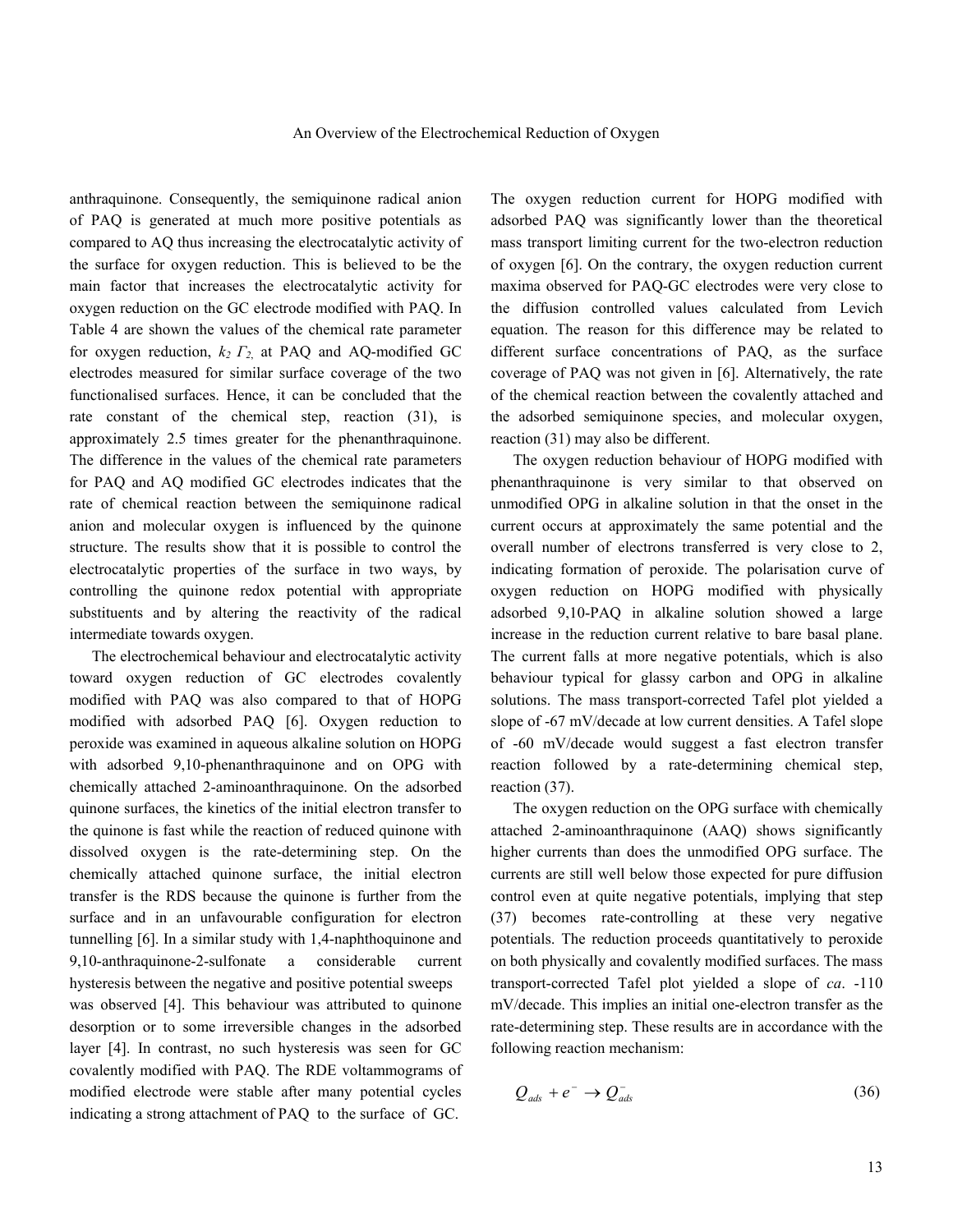$$
Q^- + O_2 \rightarrow Q_{ads} - O_2^- \tag{37}
$$

$$
Q_{ads} - O_2^- + H_2O + e^- \Leftrightarrow Q_{ads} + HO_2^- + OH^- \qquad (38)
$$

where Q is a generic quinone species. If reaction (36) is RDS, the Tafel slope should be *ca*. -120 mV/decade, where if the RDS is reaction (37), the expected slope of Tafel curve is *ca*. -60 mV/decade. Therefore, one can concluded that RDS of ORR on HOPG modified with physically adsorbed PAQ is reaction (37), while on chemically attached AAQ on OPG is reaction (36). The fact that the reduction current on the AAQchemically modified surface does not decrease at more negative potentials is consistent with the idea that the first electron transfer continues to be rate-determining step as the diffusion-limiting current is approached.

 The difference in the rate-determining steps between electrodes modified with quinones by physical adsorption and chemical attachment can be explained by the difference in the reaction of immobilised quinones and graphite surface [6]. Physically adsorbed quinone assumed to adsorb parallel to the surface might experience a greater electronic interaction with the graphite surface than does the chemically attached quinone. The electron transfer at electrodes with adsorbed layers may be sufficiently fast so that chemical step (35) becomes the rate-determining step. It is assumed that chemically attached molecules are at a longer distance from the surface and in a less favourable configuration for electron tunnelling. Also, the chemically bound layer may shift potential of zero charge that additionally contributes to a slower electron transfer step, reaction (36).

 Šljukić *et al*. [20] have investigated the applicability of glassy carbon electrodes modified with 9,10 phenanthraquinone *via* solvent evaporation for catalysis of electrochemical reduction of oxygen. Solutions of 9,10 phenanthraquinone in acetonitrile were pippetted on to an anodically pre-treated glassy carbon surface allowing the solvent to evaporate off at room temperature leaving the quinone species physically adsorbed onto the electrode. Cyclic voltammograms of the modified electrode are characterised with characteristic redox peaks at *ca*. -0.22 V (*vs*. SCE) corresponding to the reversible reduction of the surface confined 9,10-phenanthraquinone. In comparison, edge plane and basal plane electrodes modified with PAQ *via* solvent

evaporation were explored. The response of the edge plane modified electrode in alkaline solution showed a distinct reduction peak at *ca*. -0.36 V and a small corresponding oxidation peak that became clearer at higher scan rates. Cyclic voltammograms of a PAQ-modified BPPG electrode in alkaline solution exhibiting a single reduction peak at *ca*. -0.32 V, with no corresponding oxidation peak observed.

 The expected Nernstian pH dependence of the voltammetric peak potentials was exhibited for all three modified electrodes in pH range from 2.0 to 8.0, with the peak potentials shifting towards more negative values with increase of the pH of the solution. The corresponding plots of peak potential against pH were found to produce a straight line with a slope of *ca*. 55 mV, per pH unit for the edge plane electrode and 60 mV per pH unit for the glassy carbon. In solutions of higher pH values, the curve levels level off, probably due to deprotonation of the hydroquinone. It was also found that at high  $pH$ 's ( $>10$ ) the surface coverage was low with poorly defined waves, similar to those observed by Salimi and coworkers [32].

 The electrocatalytic activity of different electrode substrates modified with PAQ *via* solvent evaporation towards the oxygen reduction reaction was compared. GC and EPPG electrodes modified with PAQ showed an enhancement of the reduction peak current in the presence of oxygen, whereas the corresponding oxidation peak vanished on the reverse scan evidencing the benefits of the modified electrode for electrocatalysis. Furthermore, the oxygen reduction peak was shifted positively for modified GC and EPPG electrodes, compared to the bare GC and EPPG electrodes, respectively. The rate constant of the oxygen reduction on PAQ-modified GC electrode was calculated to be  $0.9 \times 10^3$  M<sup>-1</sup> s<sup>-1</sup>, while the value obtained for PAQ-modified EPPG electrode was  $3.9 \times$  $10^3$  M<sup>-1</sup> s<sup>-1</sup>. The chemical rate parameter was found to be 15  $\times$  $10^{-3}$  cm s<sup>-1</sup> for 9,10-phenanthraquinone modified GC electrode and  $4.4 \times 10^{-3}$  cm s<sup>-1</sup> for modified EPPG electrode, *i.e.* the oxygen reduction is *ca*. three times faster on the former electrode. A BPPG electrode modified with PAQ *via* solvent evaporation proved not to be suitable as oxygen reduction electrocatalyst. The oxygen reduction peak could be seen on first scan but disappeared with further cycling. This was probably the result of instability of modified BPPG electrode and fast elimination of PAQ adsorbed on its surface.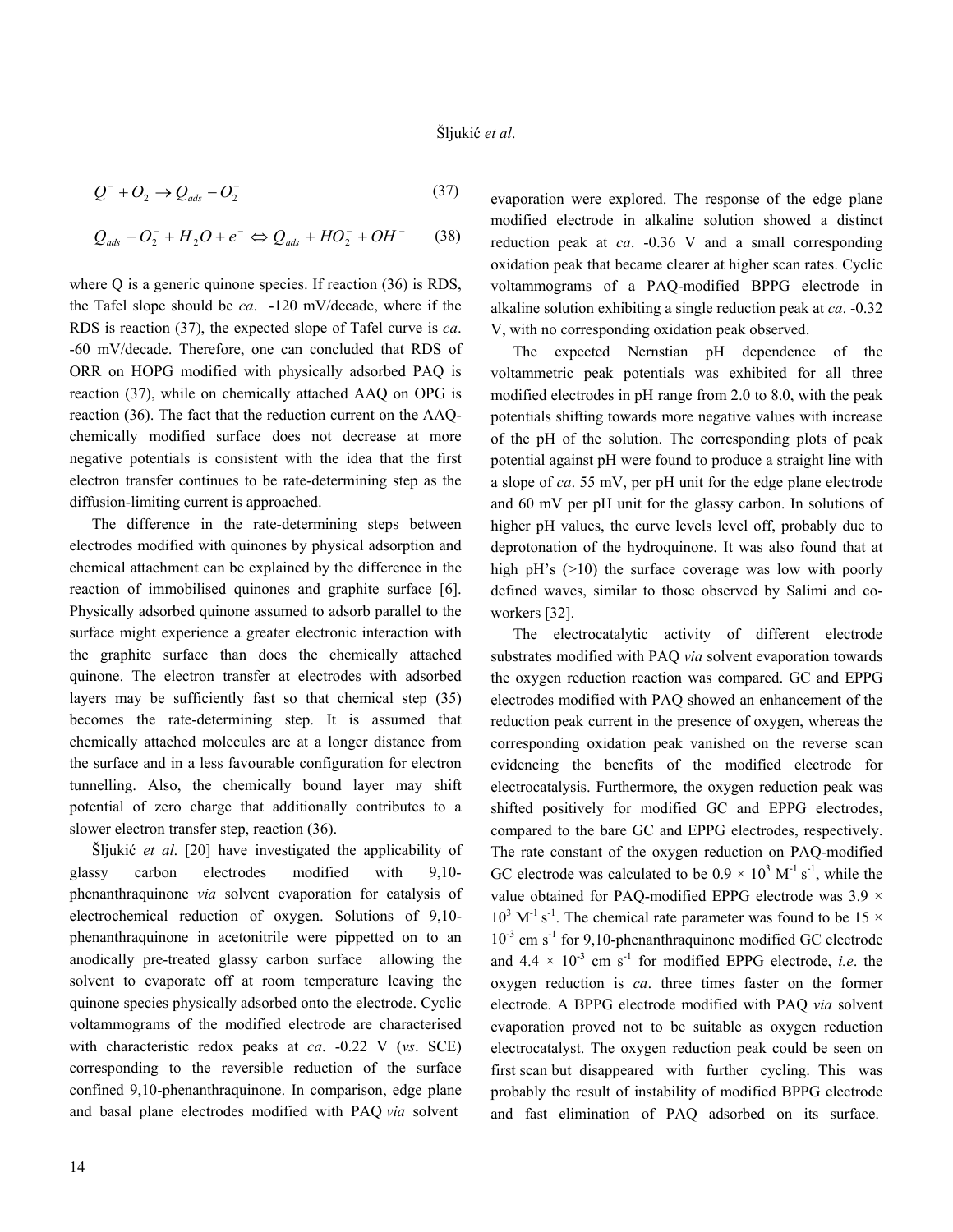Therefore, 9,10-phenanthraquinone modified glassy carbon electrode proved to be more electrocatalytic active toward the oxygen reduction in comparison with modified EPPG and BPPG electrodes.

 Different electrode substrates: glassy carbon, edge plane and basal plane pyrolytic graphite modified by electrochemical cycling in an aqueous solution of 9,10 phenanthraquinone were explored. Obtained cyclic voltammograms of each modified substrate were found, as expected, to be closely similar to that observed *via* solvent evaporation with the exception of the modified BPPG electrode which showed a small oxidation peak. In comparison to 9,10-phenanthraquinone immobilised at the same carbon electrodes *via* solvent evaporation, lower coverages were obtained.

# **OXYGEN REDUCTION USING A 9, 10- PHENANTHRAQUINONE MODIFIED RETICULATED CARBON ELECTRODE**

 Electrocatalytic activity of reticulated vitreous carbon, RVC, electrode modified by 9, 10-phenanthraquinone have been reported by Šljukić *et al*. [20]. The RVC electrode was modified by immersing the electrode into a solution of 9,10 phenanthraquinone in acetonitrile for 2 minutes. Cyclic voltammogram of the RVC electrode in alkaline solution shows a large current increase in an oxygen-saturated solution compared to degassed one. The absence of any reverse peak suggests excellent electrocatalytic behaviour towards oxygen reduction. It was noteworthy that the currents were in the milli-ampere range. The rate of production of hydrogen peroxide on PAQ-modified RVC electrode (*ca*.  $10 \times 10 \times 40$ mm) was calculated from cyclic voltammetry data and found to be  $2.1 \times 10^{-6}$  M<sup>-1</sup> s<sup>-1</sup>.

# **OXYGEN REDUCTION ON CARBON ELECTRODES MODIFIED WITH NAPH-THOQUINONE AND ITS DERIVATIVES**

 1,2-Naphthoquinone and its derivatives (NQ) have been studied as mediators for oxygen reduction and hydrogen peroxide production. Golabi and Raoof [31] demonstrated the construction of the chemically modified carbon paste

electrodes by incorporating 1,4-naphthoquinone and its derivatives: 5-hydroxy-, 5-hydroxy-2-methyl-2,3-dichloro-, and 2-amino-3-chloro-1,4-naphthoquinone and showed their activity toward the oxygen reduction to hydrogen peroxide. Their behaviour was similar to those of covalently bound and polymer-coated electrodes chemically modified by other quinone species. The value of slope of Koutecky-Levich plot of the oxygen reduction on NQCP electrodes was similar to that for two-electron oxygen reduction, indicating the reduction of oxygen to hydrogen peroxide. In addition, it was found that the further reduction of hydrogen peroxide on NOCP electrodes is not electrocatalysed. Under these conditions, the electron and proton exchange between the electrode and the electroactive sites, equation (34), were assumed to be fast enough compared to the irreversible homogeneous reaction between the reduced form of the modifier and oxygen, equation (35). It was observed that the electrocatalytic reduction of oxygen on NQCP electrodes in alkaline solution was irreversible and occurred at potentials about 350 to 550 mV less negative than at the unmodified CP electrode with a significant increase in the oxygen reduction peak current.

 The electrocatalytic activity of a glassy carbon electrode modified with 1,2-naphthoquinone *via* solvent evaporation for the oxygen reduction reaction was subsequently examined [20]. The cyclic voltammograms of 1,2-naphthoquinonemodified glassy carbon electrode show a pair of the reduction waves at *ca*. -0.2 V (*vs*. SCE). In oxygen-saturated solution, the oxygen reduction peak is considerably increased whilst the oxidation peak virtually disappears on the reverse scan indicating excellent electrocatalysis. Kinetic parameters of the oxygen reduction reaction on the GC electrode modified with 1,2-naphthoquinone were evaluated from cyclic voltammetry data and the rate constant found to be  $5.6 \times 10^2$  M<sup>-1</sup> s<sup>-1</sup> for a surface coverage of  $16.5 \times 10^{-9}$  mol cm<sup>-2</sup>.

 Comparison of chemical rate parameters of the oxygen reduction reaction on the glassy carbon electrodes modified by two different quinone species, 9,10-phenanthraquinone and 1,2-naphthoquinone, by the same method of solvent evaporation, showed that catalytic activity of GC electrode modified by PAQ is slightly greater than the one modified by NO. The chemical rate parameter was evaluated as  $15 \times 10^{-3}$ cm s<sup>-1</sup> for PAQ-GC electrode compared to  $10 \times 10^{-3}$  cm s<sup>-1</sup>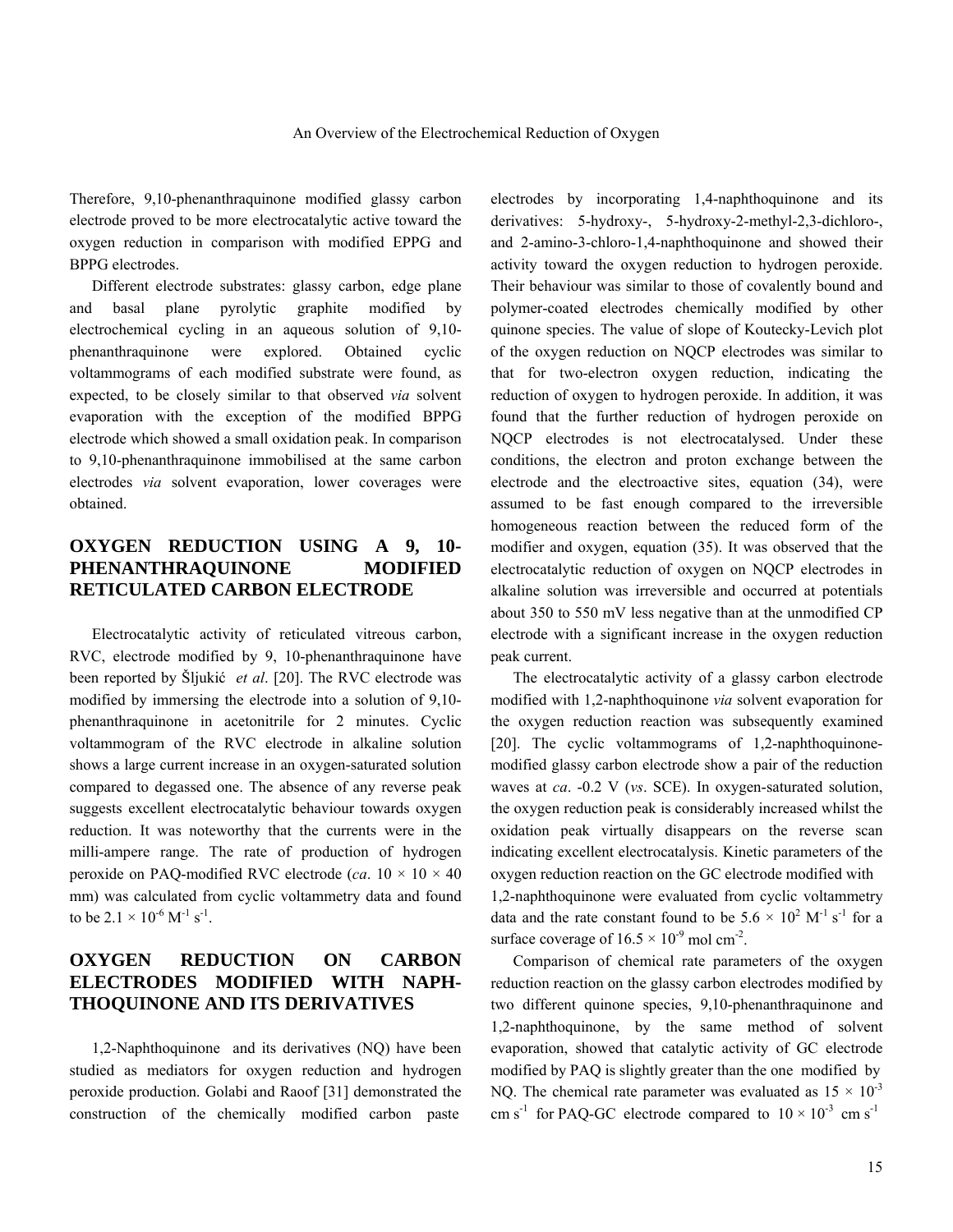

**Fast Black K Salt**

*Scheme 3*. The structure of azobenzene and its derivatives used for electrode modification.

obtained for NQ-GC electrode. Both values were greater than value of  $4.4 \times 10^{-3}$  cm s<sup>-1</sup> obtained for Alizarin (1,2dihydroxyanthraquinone) [40].

## **OXYGEN REDUCTION ON CARBON ELECTRODES MODIFIED WITH AZO-BENZENE AND ITS DERIVATIVES**

 The electrochemical reduction of oxygen using glassy carbon electrodes modified with azobenzene, hydroazobenzene, or fast black K salt (2,5-dimethoxy-4-[(4 nitrophenyl)azo] benzenediazonium tetrachlorozincate), Scheme 3., have been explored [21]. The anodically pretreated glassy carbon or polished edge plane pyrolytic graphite electrodes were modified with azobenzene and its derivatives *via* solvent evaporation. No voltammetric waves are seen if the glassy carbon electrode is simply placed into a solution of azobenzene for a few minutes and then removed to a fresh electrolyte solution. The catalytic activity of the immobilised species towards oxygen reduction was examined *via* cyclic, rotating disc and sono-voltammetry and kinetic parameters evaluated from the obtained data.

 Distinctive for azobenzene and its derivatives is that they are adsorbed on the electrode surface simultaneously in the two different forms, as monolayers and microcrystals. Cyclic

voltammograms of edge plane of pyrolytic graphite electrode modifies with azobenzene in acidic solution show a peak of reduction of azobenzene to hydroazobenzene, reaction (39), at *ca*. -0.60 V (*vs*. SCE) [21,107,108] with the corresponding oxidation peak observed at ca. +0.40 V:

$$
C_6H_5 - N = N - C_6H_5 + 2e^- + 2H^+ \quad \Longleftrightarrow
$$
  

$$
C_6H_5 - NH - NH - C_6H_5 \tag{39}
$$

If cyclic voltammograms were run to more negative potentials, additional wave could be seen at *ca*. -1.2 V (*vs*. SCE) corresponding to the irreversible reduction of hydroazobenzene to aniline [21,107]:

$$
C_6H_5-HN-NH-C_6H_5+2e^+ + 2H^+ \longrightarrow 2C_6H_5-NH_2 \tag{40}
$$

On the second scan only a single reduction wave of azobenzene reduction is seen, with continual scanning resulting in a decrease of the voltammetric response, consistent with literature reports that hydroazobenzene is reduced irreversibly to aniline [21,107,108] at high reduction potentials.

 If a polished edge plane electrode was left in an acetonitrile solution of azobenzene for 12 hours, a small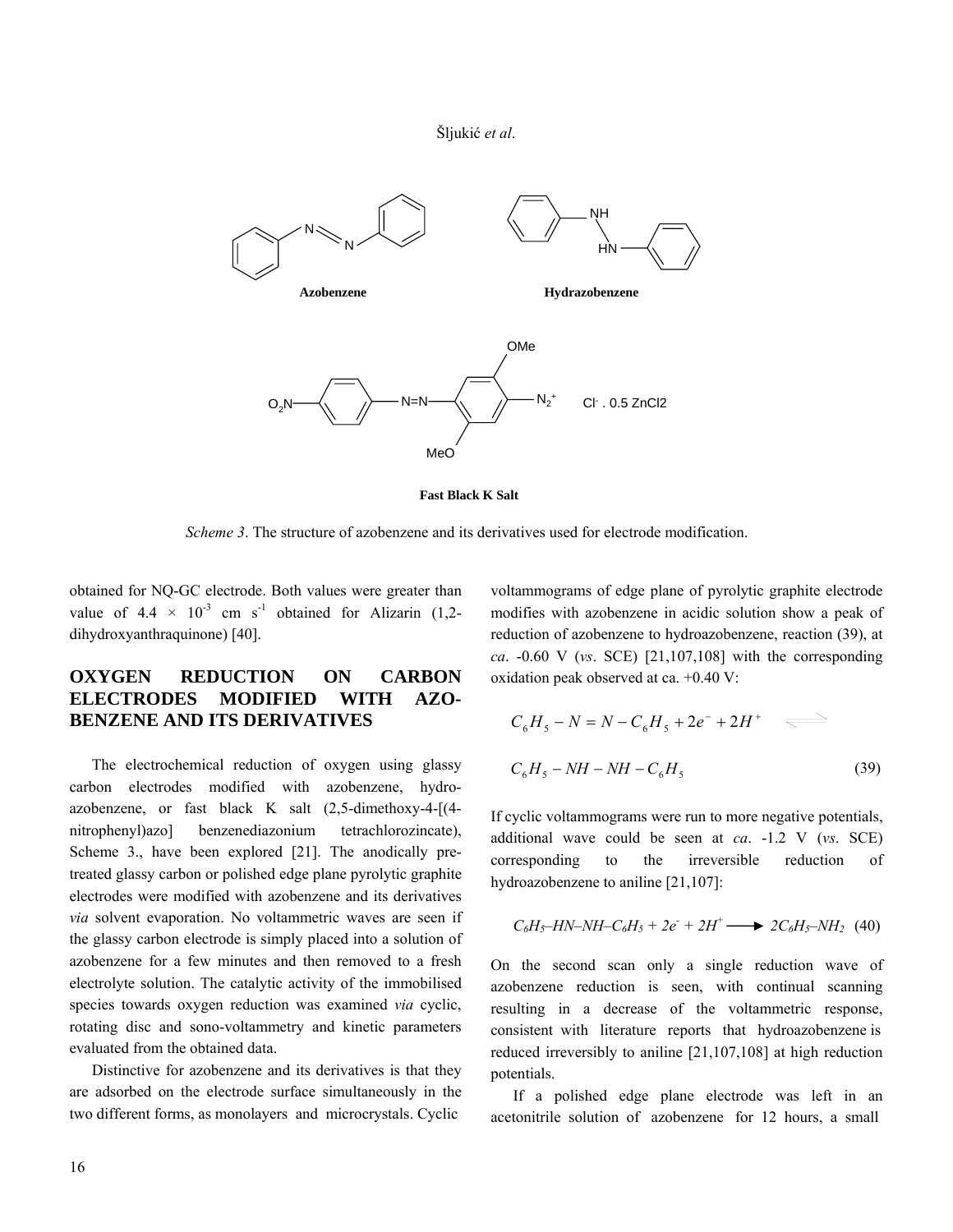reduction wave, *ca*. 7 times smaller than that seen for the electrode modified *via* evaporation, could be seen at *ca*. -0.6 V (*vs*. SCE). The reduction of azobenzene at modified glassy carbon electrode is characterised by two reduction waves: at *ca*. *-*0.11 V associated to the reduction of azobenzene to hydroazobenzene with both species in the form of a monolayer and more broad one at -0.45 V corresponding to the reduction of azobenzene in the form of crystals which dissolve from the electrode surface when reduced, and a single oxidation wave on the reverse scan. The indication of existence of adsorbed azobenzene in two different forms was the large decrease in the peak current with further scanning. This implied that azobenzene is immobilised on GC electrode in two different forms: microcrystals, which dissolve from the GC electrode surface when reduced, so on the second scan the large broad peak is absent and only the monolayer (or less) response is left. This was consistent with the work of Komorsky-Lovrić [107] who studied the voltammetry of azobenzene microcrystals abrasively attached to a basal plane pyrolytic graphite electrode, observing a reduction peak at *ca*. -0.40 V at pH 2.

 Oxidation of hydroazobenzene at an edge plane pyrolytic graphite modified electrode exhibits an oxidation wave corresponding to the oxidation of hydroazobenzene to azobenzene at *ca*. +0.2 V with a reverse reduction peak of azobenzene back to hydroazobenzene at -0.3 V which is analogous to that seen for the electrochemical reduction of azobenzene on the edge plane electrode.

 The cyclic voltammograms of hydrazobenzene-modified glassy carbon electrodes in an acidic solution shows two reduction peaks, at *ca*. -0.13 V and -0.4 V (*vs*. SCE), which again can be accredited to the reduction of azobenzene as two different forms from the electrode surface. A peak is observed on the oxidation scan corresponding to the oxidation of hydroazobenzene to azobenzene. On the second scan the latter reduction peak has practically disappeared implying that hydroazobenzene in the form of crystals is dissolved from the electrode.

 For the reduction of fast black K (FBK) salt at a modified glassy carbon electrode three reduction peaks and one oxidation peak appeared on the first scan. The peaks at -0.30 and -0.41 V (*vs*. SCE) were assigned to the reduction of the nitro group of the FBK salt adsorbed on the GC surface in two

different forms, as a monolayer and as microcrystals, while the peak at +0.15 V can be attributed to the reduction of the azo linkages of the fast black K compound with the corresponding oxidation wave at  $+0.4$  V [21,109]. The reduction peak at -0.30 V disappeared on the second scan and only two reduction waves at *ca*. +0.15 V and -0.41 V could be observed. It was observed that redox peaks were pH-dependent and shifted towards more negative potentials with increasing the solution pH. The potential of the reduction peak shifts by 57 mV/pH unit in case of glassy carbon electrodes modified with azobenzene and hydrazobenzene and by 51 mV/pH unit for FBK salt, confirming that a 2-proton 2-electron process takes place. A plot of peak current *vs*. scan rate was found to be linear, as expected for surface confined species

 Comparison of oxygen reduction at the bare GC electrode and GC electrode modified with immobilised azobenzene, hydrazobenzene and salt, reveals that the waves corresponding to the reduction of oxygen shift to a more positive potential at modified surfaces (*ca*. 0.16 V for azobenzene-modified GC electrode). Oxygen reduction peak currents significantly increase, while the corresponding oxidation peaks disappear on the reverse scan suggesting excellent catalytic behaviour of GC electrodes modified with azobenzene, hydrazobenzene and FBK salt. The largest enhancement was observed in acidic solution at pH 2.

 The kinetic parameters, catalytic rate constants and chemical rate parameters of oxygen reduction on GC electrodes modified *via* solvent evaporation with azobenzene, hydrazobenzene and FBK salt were evaluated from cyclic, rotating disc and sono-voltammetry data. Kinetic parameters obtained by different methods were consistent with each other. Table 5 shows the values of the rate constants and chemical rate parameters assessed from cyclic voltammetry data and it can be noted that the catalytic activity toward electroreduction of oxygen manifested for FBKS-modified GC electrode was somewhat greater than in case of azobenzene and hydrazobenzene-modified GC electrodes. In the same table are shown the calculated values of kinetic parameters for the oxygen reduction on glassy carbon electrodes modified by the same solvent evaporation procedure with quinone species [20]. Note that all the data refers to pH 2 and 25  $^{\circ}$ C; faster rates can be found at different pH's [22]. The azobenzenemodified GC electrodes exhibited a more remarkable electro-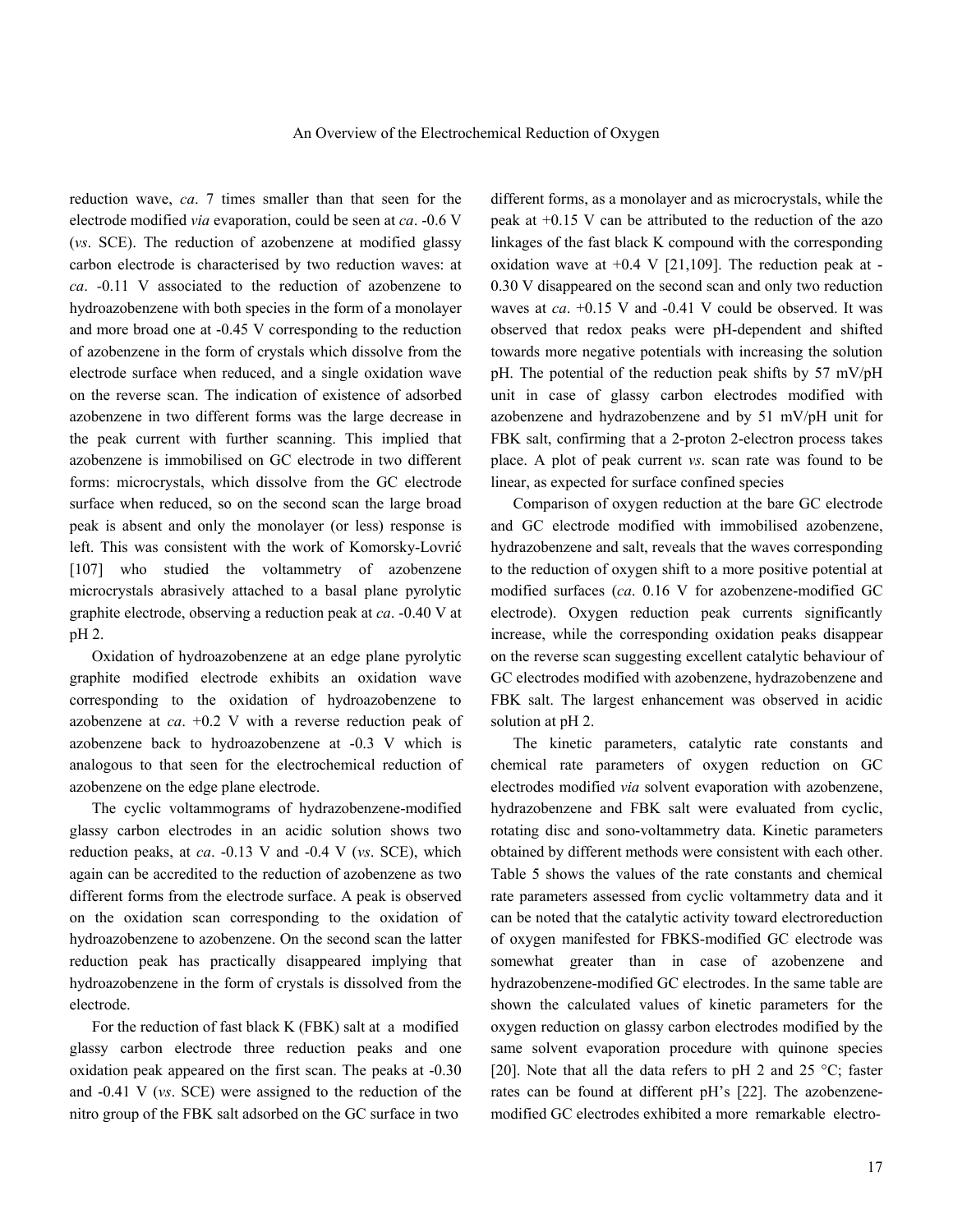| Compund                | $\Gamma(10^{-10} \text{ mol cm}^{-2})$ | $k(10^3 \,\mathrm{M}^{-1}\mathrm{s}^{-1})$ | $k \Gamma (10^{-3} \text{ cm s}^{-1})$ |
|------------------------|----------------------------------------|--------------------------------------------|----------------------------------------|
| Azobenzene             | 69                                     | 6.1                                        | 42.1                                   |
| Hydrazobenzene         | 55                                     | 7.4                                        | 40.7                                   |
| Fast black K salt      | 48                                     | 10.4                                       | 50.0                                   |
| 9,10-Phenanthraquinone | 168                                    | 0.9                                        | 15.1                                   |
| 1,2-Naphthoquinone     | 165                                    | 0.6                                        | 9.9                                    |
| Alizarin               | 2                                      | 22.0                                       | 4.4                                    |

 **Table 5.** Kinetic Parameters for Oxygen Reduction at Glassy Carbon Electrodes Modified by Solvent Evaporation Procedure with Various Compounds Obtained from Cyclic Voltammetry data [21]

catalytic activity toward oxygen reduction. Comparisons of the combined chemical rate parameters for azobenzene and derivatives with the quinone species reveal that the former is *ca*. five times faster.

# **OXYGEN REDUCTION UNDER ULTRA-SOUND USING QUINONE AND AZOBENZENE-MODIFIED CARBON ELECTRODES**

 The advantages of application of ultrasound in electrochemistry have been examined and recently established [110-112]. Extensive consideration has been dedicated to the understanding of the fundamental nature of the interaction of ultrasound with electrochemical processes [111,112]. Ultrasound was found to promote very high rates of local mass transport *via* a combination of acoustic streaming and cavitation [111]. This is exceptionally valuable in electrosynthesis [111,112] where the sustained mass transport can drastically reduce electrolysis times whilst cavitational activity can keep the electrode 'active' under circumstances where passivation otherwise takes place. An especially noteworthy effect of application of ultrasound to an aqueous media is the *in situ* production of hydrogen peroxide, although in small quantities [111,113,114]. It was found that the water molecules present inside cavitations bubbles dissociate and yield OH and H radicals. These radicals may react with other gaseous species within the cavitation bubble and diffuse out or alternatively the OH radicals can unite to generate hydrogen

peroxide [111,113,114].

 Applicability of glassy carbon electrodes modified with quinones and azobenzene and its derivatives as catalytic materials for oxygen reduction and hydrogen peroxide mediators under ultrasound have been explored. The behaviour of the modified electrodes under insonation was considered since it is known that some adsorbates are removed in great extent from electrode surface when exposed to ultrasound [115]. Different ultrasound powers were applied for various time periods with a fixed horn -to-electrode distance and stability was assessed *via* cyclic voltammetry, monitoring the CVs of the modified electrode in the appropriate solution and ascertaining the amount of adsorbed species left by the obtained peak height and surface coverage.

 Investigation of the stability under ultrasound of different carbon electrodes: glassy carbon, edge plane pyrolytic graphite and basal plane pyrolytic graphite modified with 9,10-phenanthraquinone by electrochemical cycling showed that the GC electrode is more stable than modified EPPG and BPPG electrodes. This is summarised in Table 6. In contrast, for example, adsorbed PAQ was almost completely removed from the EPPG surface. Similarly, insonation of the PAQmodified BPPG electrode under the same conditions resulted in a significant elimination of deposited PAQ. If GC electrode modified with PAQ by electrochemical cycling was subjected to insonation, it was observed that application of ultrasound decreased the peak height over approximately the first minute, *ca*. 50% of the initial signal, after which the current was stable indicating partial, but not complete removal of PAQ adsorbed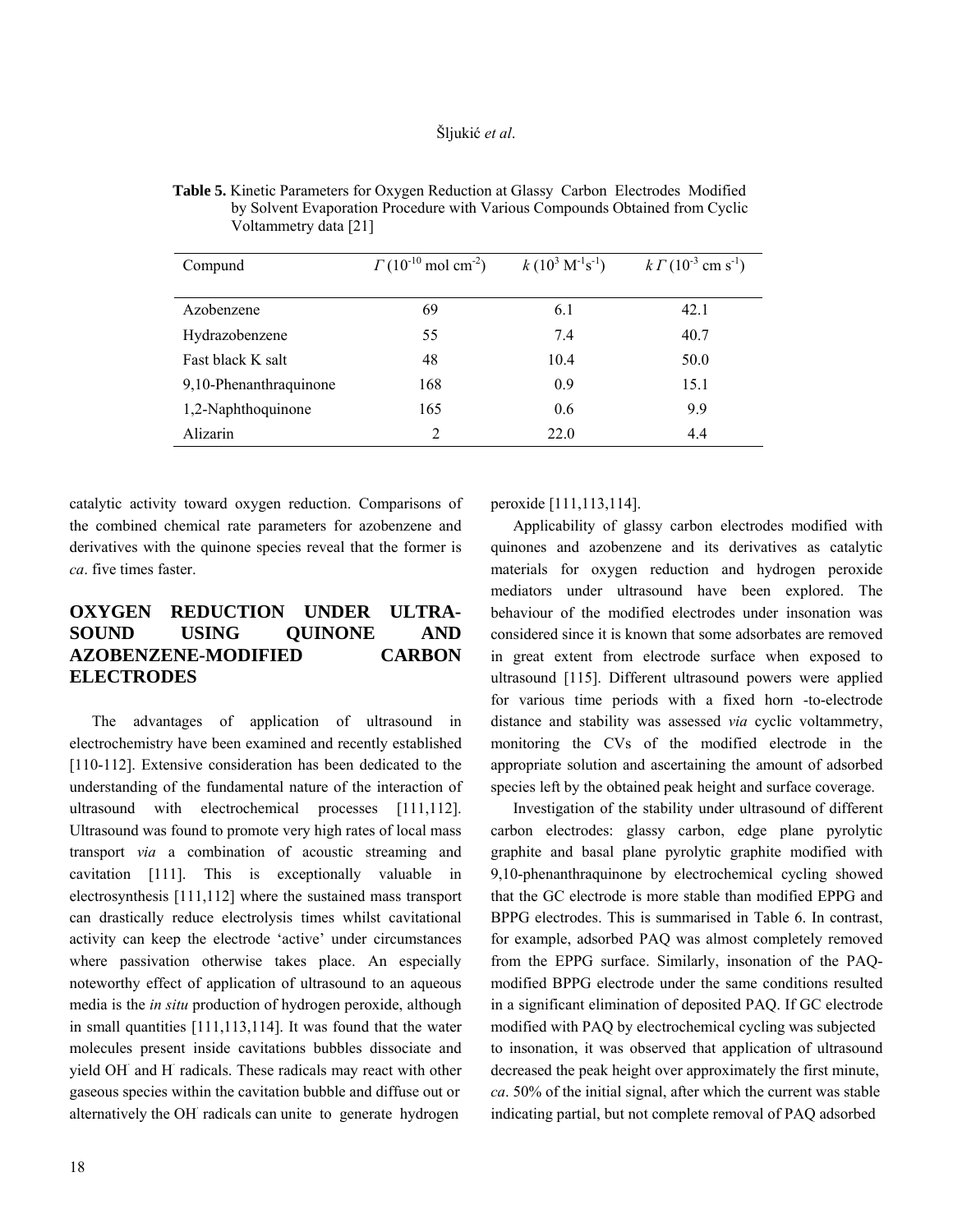#### An Overview of the Electrochemical Reduction of Oxygen

**Table 6.** Stability under Ultrasound (36 W cm<sup>-2</sup> Intensity for 3 min at Horn-to Electrode Distance of 10 mm) of an Edge Plane and Basal Plane Pyrolytic Graphite and Glassy Carbon Electrodes Modified with 9,10-Phenanthraquinone by Electrochemical Cycling Obtained from Cyclic Voltammetry Data

| Electrode                                                                 | Edge plane pyrolytic<br>graphite | Glassy carbon | Basal plane pyrolytic graphite |  |
|---------------------------------------------------------------------------|----------------------------------|---------------|--------------------------------|--|
| $\Gamma_{\text{initial}}$ (10 <sup>-10</sup> mol cm <sup>-2</sup> )       | 33                               | 2.6           | 0.15                           |  |
| $\Gamma_{\text{after}~\text{insonation}} (10^{-10} \,\text{mol cm}^{-2})$ | 1.6                              |               | 0.04                           |  |
| $\delta\Gamma$ (%)                                                        | 95                               | 61            | 73                             |  |
| $Iinitial(\mu A)$                                                         | 13                               | 4.9           | 0.15                           |  |
| $I_{after\,insonation}(\mu A)$                                            | 0.8                              | 2.2           | 0.05                           |  |
| $\delta I$ (%)                                                            | 94                               | 55            | 67                             |  |

 *Γinitial:* the surface coverage of 9,10-phenanthraquinone on GC electrode before insonation.  *Γafter insonation :* the surface coverage of 9,10-phenanthraquinone on GC electrode after insonation. *I<sub>initial</sub>*: the reduction peak current at 9,10-phenanthraquinone-modified GC electrode before insonation.  *Iafter insonation :* the reduction peak current at 9,10-phenanthraquinone-modified GC electrode after insonation.

Table 7. Stability under Ultrasound (36 W cm<sup>-2</sup> Intensity for 3 min at Horn-to Electrode Distance of 10 mm) of an Edge Plane and Basal Plane Pyrolytic Graphite and Glassy Carbon Electrodes Modified with 9,10-phenanthraquinone *via* Solvent Evaporation Obtained Using Cyclic Voltammetry Data

| Electrode                                                                         | Edge plane pyrolytic<br>graphite | Glassy carbon | Basal plane pyrolytic<br>graphite |  |
|-----------------------------------------------------------------------------------|----------------------------------|---------------|-----------------------------------|--|
|                                                                                   |                                  |               |                                   |  |
| $\Gamma_{\text{initial}}$ (10 <sup>-10</sup> mol cm <sup>-2</sup> )               | 15                               | 71            | 10                                |  |
| $\Gamma_{\text{after}~\text{insonation}} (10^{-10} \,\text{mol} \text{ cm}^{-2})$ | 0.8                              | 48            | 0.74                              |  |
| $\delta\Gamma$ (%)                                                                | 95                               | 32            | 93                                |  |
| $Iinitial(\mu A)$                                                                 | 16                               | 11            | 2.3                               |  |
| $I_{after\,insonation}(\mu A)$                                                    | 1.4                              | 6             | 0.3                               |  |
| $\delta I$ (%)                                                                    | 91                               | 45            | 87                                |  |

 *Γinitial:* the surface coverage of 9,10-phenanthraquinone on GC electrode before insonation.

*Γ*<sub>after insonation : the surface coverage of 9,10-phenanthraquinone on GC electrode after insonation.</sub>

*I<sub>initial</sub>*: the reduction peak current at 9,10-phenanthraquinone -modified GC electrode before insonation.

*I<sub>after insonation*: the reduction peak current at 9,10-phenanthraquinone-modified GC electrode after insonation.</sub>

on GC electrode surface.

 The study of stability of different carbon electrodes modified with 9,10-phenanthraquinone *via* solvent evaporation showed once again that the modified glassy carbon electrode is the most stable under ultrasound, as shown in Table 7. Comparison of the stability under ultrasound of the glassy carbon electrode modified with 9,10phenanthraquinone *via* solvent evaporation with the one modified by electrochemical cycling proved the former to be more stable.

 Salimi *et al.* [40] unexpectedly found that physically adsorbed Alizarin remained surface bound under insonation in contrast to covalently attached 9,10-anthraquinone which was formed *via* reduction of the corresponding diazonium salt.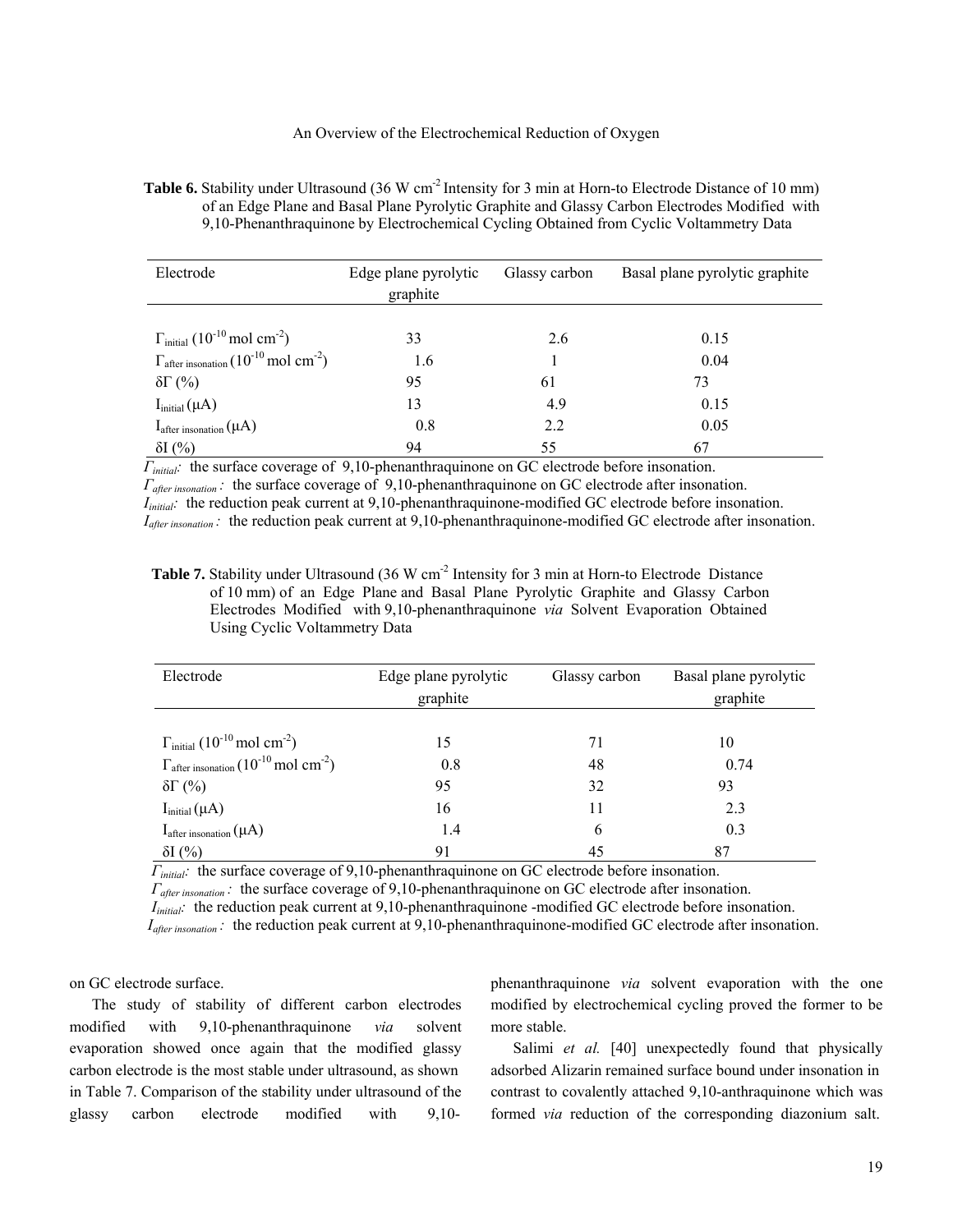|          | to Encendue Browner of To min) or Grassy Caroon. Encendue mounted with<br>Quinones and Azobenzene and Derivates via Solvent Evaporation Obtained<br>Using Cyclic Voltammetry Data |     |  |  |                     |             |
|----------|-----------------------------------------------------------------------------------------------------------------------------------------------------------------------------------|-----|--|--|---------------------|-------------|
| Compound |                                                                                                                                                                                   | NO. |  |  | DAA Alizarin AB HAB | <b>FBKS</b> |

 $\Gamma_{initial} (10^{-10} \text{ mol cm}^{-2})$  13 27 34 152 217 35

| <b>Table 8.</b> Stability under Ultrasound (Maximum Intensity of 87 W cm <sup>-2</sup> for 3 min at Horn |
|----------------------------------------------------------------------------------------------------------|
| -to Electrode Distance of 10 mm) of Glassy Carbon Electrode Modified with                                |
| Quinones and Azobenzene and Derivates via Solvent Evaporation Obtained                                   |
| Using Cyclic Voltammetry Data                                                                            |

| $\rm MO: 1.2$ nonkthogy ingno, $\rm DAA: 1.2$ diagonium 0.10 orthrogy ingno, A.D. Agaborgano |     |     |     |     |    |  |
|----------------------------------------------------------------------------------------------|-----|-----|-----|-----|----|--|
| $\delta I$ (%)                                                                               | 88  |     | 56  | 14  |    |  |
| $I_{\text{after}~\text{insonation}}(\mu A)$                                                  | 0.6 | 3.6 | 2.3 | 94  | 14 |  |
| $I_{initial}(\mu A)$                                                                         |     | 53  | 5.2 |     |    |  |
| $\delta\Gamma$ (%)                                                                           | 90  | 59  | 50  | 24  |    |  |
| $\Gamma_{\text{after insonation}} (10^{-10} \,\text{mol cm}^{-2})$                           | 1.3 |     | 17  | 115 |    |  |

 NQ: 1,2-naphthoquinone; DAA: 1,2-diazonium-9,10-anthraquinone; AB: Azobenzene; HAB: Hydrazobenzene; FBKS: Fast Black K Salt.

 *Γinitial :* the surface coverage of quinones, azobenzene and their derivatives on GC electrode before insonation.

 *Γafter insonation:* the surface coverage of quinones, azobenzene and their derivatives on GC electrode after 3 min of insonation.

*I<sub>initial</sub>:* the reduction peak current at GC electrodes modified with quinones, azobenzene and their derivatives before insonation.

*I<sub>after insonation</sub>*: the reduction peak current at quinones, azobenzene and their derivativesmodified GC electrode after 3 min of insonation.

Again, this likely reflects the different sites of attachment and /or orientation relative to the surface. The behaviour and stability under ultrasound of the glassy carbon electrodes modified *via* solvent evaporation with different compounds was considered. Comparison of the ultrasound stability of glassy carbon electrode modified by quinones and azobenzene and derivatives, Table 8, established that the azobenzene-, hydrazobenzene- and fast black K salt-modified GC electrodes are very stable under insonation and therefore potentially suitable for use as sonoelectrocatalysts for the oxygen reduction and hydrogen peroxide generation. On the other hand, the loss of adsorbed quinones was manifested to a greater extent. The species were continuously detached from the electrode surface for a certain period after which the current was stable indicating partial but not complete removal of adsorbed compounds.

 The study of the electrocatalytic reduction of oxygen at glassy carbon electrodes modified with quinone and azobenzene *via* solvent evaporation under ultrasound showed significant enhancement of the catalytic currents under the high mass-transport conditions of ultrasound. The results are

quantitatively consistent with a modified Koutecky-Levich equation [40] which was used for evaluation of kinetic parameters of oxygen reduction under insonation. Therefore, sono-electrodes provide a potential inexpensive and clean method for hydrogen peroxide production in which oxygen (air) is reduced with a high efficiency at an insonated electrode or sonotrode.

# **OXYGEN REDUCTION USING CARBON ELECTRODES MODIFIED WITH METAL-BASED CATALYSTS**

The oxygen reduction reaction with metalloporphyrins as electrocatalysts has been extensively studied [116-123]. It was shown that porphyrins have high electrocatalytic activity toward the ORR. Most of the research was carried out with iron or cobalt porphyrins. Monomeric complexes of porphyrins catalyse the reduction of oxygen mainly to hydrogen peroxide. In contrast, metallodiporphyrins can catalyse the oxygen reduction to yield either water through a four-electron process, or hydrogen peroxide through a two-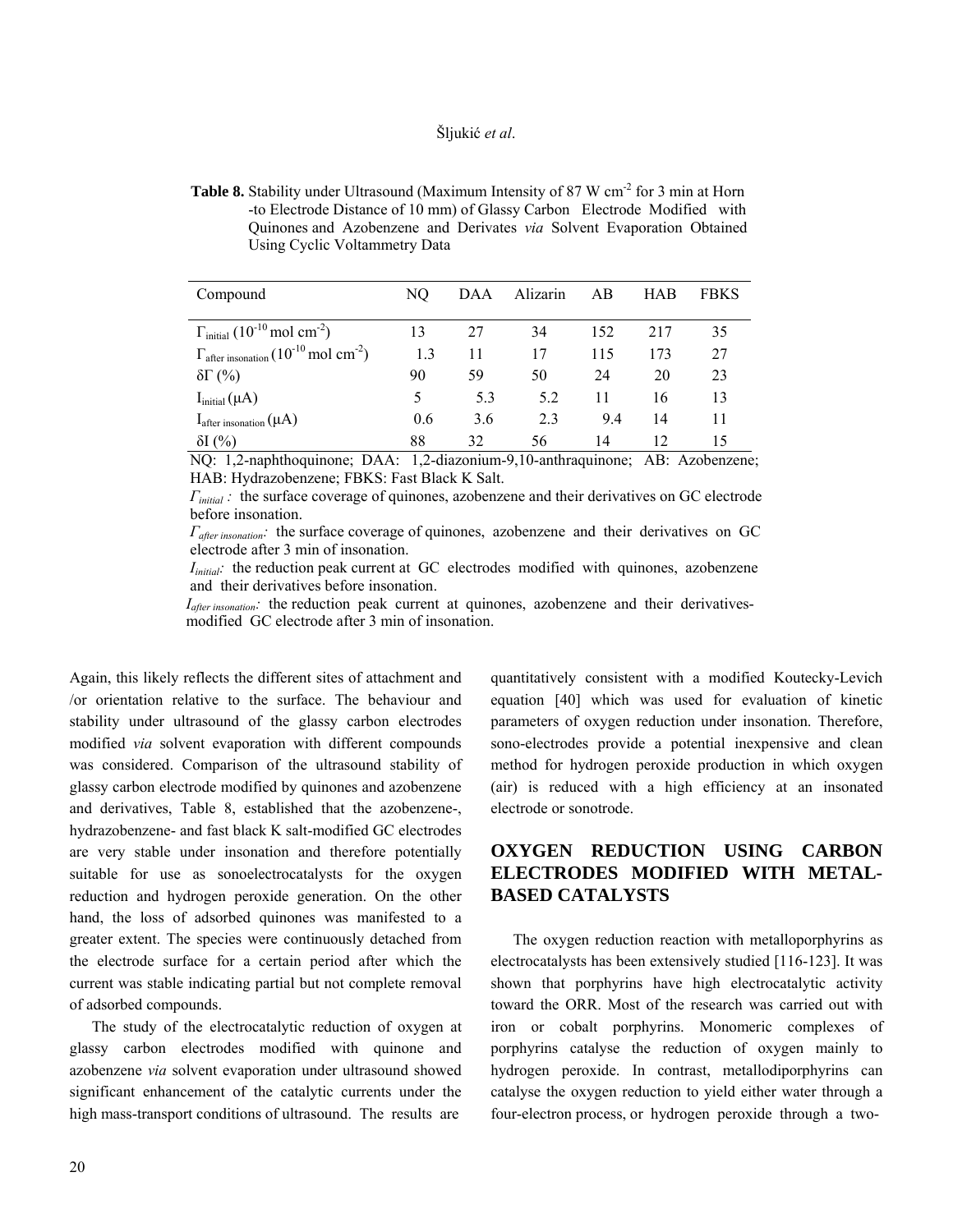

*Scheme 4.* The structure of dicobalt diporphyrin complexes.

electron process [4]. Which process occurs depends on their geometric and electronic properties [124]. Liu *et al*. [125] have proposed that porphyrins with a *cis* configuration (two ligands attached to separate atoms that are connected by a double bond or are contained in a ring on the same side of a plane) improve oxygen reduction *via* a four-electron process, while *trans* configuration ones (ligands attached to separate atoms on the opposite sides of a plane) are much less active for this process. For example, different dicobalt diporphyrins complexes, CoPPx (Scheme 4.), studied by Lu and co-workers [126] could catalyze oxygen reduction only by a two-electron pathway to hydrogen peroxide. Polished glassy carbon electrodes were modified with absorbed CoPPx by immersing the electrode surface into solutions of complexes in dichloromethane, which were allowed to dry in air. The number of electrons exchanged for the reduction of oxygen was calculated to be *ca.* two for all four CoPPx and therefore it was concluded that on glassy carbon electrodes modified with CoPPx, the oxygen reduction reaction proceeds through

two-electron process to hydrogen peroxide. Also, the electrogenerated ferrous form of iron tetrakis (M-methyl-4 pyridyl) porphyrin (bisulfate) has been shown to be an effective catalyst for the reduction of oxygen to hydrogen peroxide *via* two-electron pathway [117-119,127]. On the other hand, the reduced form of iron tetrakis (M-methyl-4 pyridyl) porphyrin, electrogenerated at a highly polished glassy carbon electrode has showed catalytic activity for electrochemical reduction of oxygen to water *via* a multistep mechanism [116]. Also, a glassy carbon electrode modified with iron(III) octaethylporphyrin chloride by a 'dipcoating' procedure showed clear, but modest electrocatalytic activity for the reduction of oxygen to a mixture of water and hydrogen peroxide in buffered solutions on both the acid and basic sides of neutral [128]. Several diporphyrins of cobalt [125,129-131]) have been shown to be efficient as catalysts for the four-electron reduction of oxygen to water. For example, Winnischofer *et al*. [131] showed that *meso*-tetrakis (4-pyridyl) porphynatocobalt(III), CoTCP, is acting as a fourelectron transfer catalyst for oxygen reduction to water.

 Yeager and co-workers [4] have examined the oxygen reduction at graphite discs with a range of adsorbed transition metal tetrasulfonated phthalocyanines (TsPc). It was established that Fe-TsPc in solution at pH greater than 4, catalyse the reduction of oxygen to water through a direct four -electron pathway with no peroxide production except at very high polarisation [132]. On the other hand, the oxygen reduction is catalysed to yield peroxide at Co-TsPc-modified graphite discs [132]. The different mechanisms of oxygen reduction at Fe-TsPc and Co-TsPc modified graphite discs can be explained by the difference in redox potentials.

 Baez *et al*. [58] have examined the electrochemical reduction of oxygen on vitreous carbon electrode modified with titanium dioxide. The titanium dioxide coatings on vitreous carbon were made by spraying solutions of titanium(IV) n-butoxide, followed by thermal decomposition. The current-potential characteristic for oxygen reduction on modified vitreous carbon electrode in alkaline solutions shows two reduction waves as a result of the reduction process at two different sites on the carbon. The response at an RRDE demonstrates that all current corresponds to the two-electron reduction to HO<sub>2</sub><sup>-</sup>, although the rate of reduction never reaches that expected for a two-electron reaction over the whole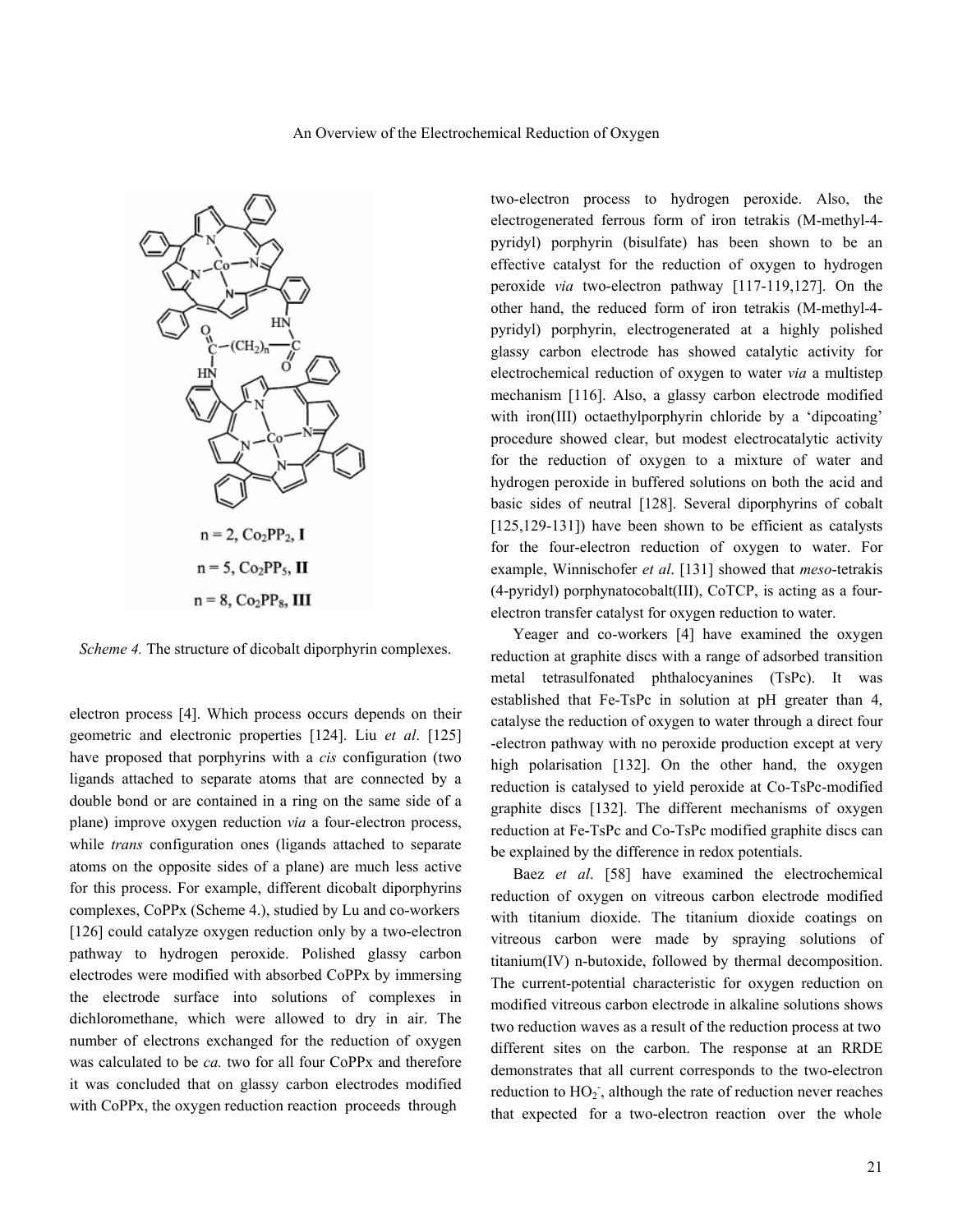surface of the disc electrodes which may imply that titanium dioxide layer acts as partially permeable barrier to the reactants.

 Besides depositing metal-based catalysts onto carbon electrodes, the doping of the bulk of carbon materials with a catalytic metal has also been applied [133-135]. The advantages of carbon paste electrodes have been reported as having low background currents and wide potentials windows, with possible miniaturisation and easy preparation, renewal and modification processes [133]. Additionally, metaldispersed carbon paste electrodes, based on mixing an organic binder with metalised graphite, combine the efficient electrocatalytic activity of metal microparticles with the attractive properties of carbon paste matrices. Carbon paste doped with different metals such as platinum, palladium or ruthenium, exhibit different electrocatalytic activities, background current contributions, and hence analytical performances. For instance, Yao *et al*. [136] have examined chemically modified carbon paste electrodes for the reduction of oxygen to hydrogen peroxide. The cyclic voltammogram of tetrakis (µ-2-anilinopyridinato) dirhodium(II,III) chloride on a carbon paste electrode in degassed pH 7 buffer solution shows an irreversible wave at *ca*. -0.4 V which increases in intensity nine times in oxygen-saturated solution (when oxygen is bubbled into the solution).

 Qu and co-workers [38] have made a hybrid thin film containing platinum nanoparticles and [tetrakis (Nmethylpyridyl) porphyrinato} cobalt modified multi-walled carbon nanotubes on a glassy carbon electrode surface, which proved to be effective as catalyst for the electrochemical reduction of oxygen to water through four-electron process.

### **CONCLUSIONS**

 We have summarized the current thinking on the mechanism of oxygen reduction at carbon and modified carbon electrodes and show that the intelligent adaptation of the interface can control the reaction so as to catalyze the formation of hydrogen peroxide or water.

### **ACKNOWLEDGEMENTS**

BŠ thanks the Clarendon Fund and the Physical and

Theoretical Chemistry Laboratory for financial support.

#### **REFERENCES**

- [1] E. Yeager, (1976) *in* Electroanalysis on Non-metallic Surfaces, pp. 203, NSB Special Publication 455.
- [2] M. Tarasevich, A. Sadkowski, E. Yeager, in: B. Conway, J. Bockris, E. Yeager, S. Khan, R. White, (Eds.), Comprehensive Treatise of Electrochemistry Vol. 7, Plenum Press, New York, 1983.
- [3] H.J. Lee, T.R. Lalk, J. Power Sources 73 (1998) 229.
- [4] E. Yeager, Electrochim. Acta 29 (1984) 1527.
- [5] E. Yeager, J. Mol. Catal. 38 (1986) 5.
- [6] M.S. Hossain, D. Tryk, E. Yeager, Electrochim. Acta 34 (1989) 1733.
- [7] D.T. Sawyer, G.J. Chlericato, C.T. Angelis, E.J.J. Nanni, T. Tsuchlya, Anal. Chem. 54 (1982) 1720.
- [8] Z.W. Zhang, D. Tyrk, E. Yeager, in: S.A. Sarangapani, B. Schumm, (Eds.), Proceedings of the Workshop on the Electrochemistry of Carbon The Electrochemical Society, Pennington, NJ. 1984, p. 158.
- [9] J.P. Randin, in: A.J. Bard (Ed.), The Encyclopedia of Electrochemistry of the Elements, Marcel Dekker, New York, 1976.
- [10] A. Kuessner, J. Phys. E: Sci. Instrum. 20 (1987) 224.
- [11] K.H. Mancy, D.A. Okun, C.N. Reilley, J. Electroanal. Chem*.* 4 (1962) 65.
- [12] J.M. Hale, M.L. Hitchman, J. Electroanal. Chem. 107 (1980) 281.
- [13] D.T. Sawyer, L.V. Interrnate, J. Electroanal. Chem. 2 (1961) 310.
- [14] D.T. Sawyer, I.T. Seo, Inorg. Chem. 16 (1977) 499.
- [15] I. Morcos, E. Yeager, Electrochim. Acta 15 (1970) 953.
- [16] V.A. Garten, P.E. Weiss, Austral. J. Chem. 8 (1955) 81.
- [17] V.A. Garten, P.E. Weiss, Rev. Pure Appl. Chem. 7 (1957) 69.
- [18] M. Davies, M. Clark, E. Yeager, F. Hovorka, J. Electrochem. Soc. 106 (1959) 56.
- [19] I. Morcos, E. Yeager, Electrochim. Acta 15 (1972) 257.
- [20] B. Sljukic, C.E. Banks, S. Mentus, R.G. Compton, Phys. Chem. Chem. Phys. 6 (2004) 992.
- [21] B. Sljukic, C.E. Banks, R.G. Compton, Phys. Chem. Chem. Phys. 6 (2004) 4034.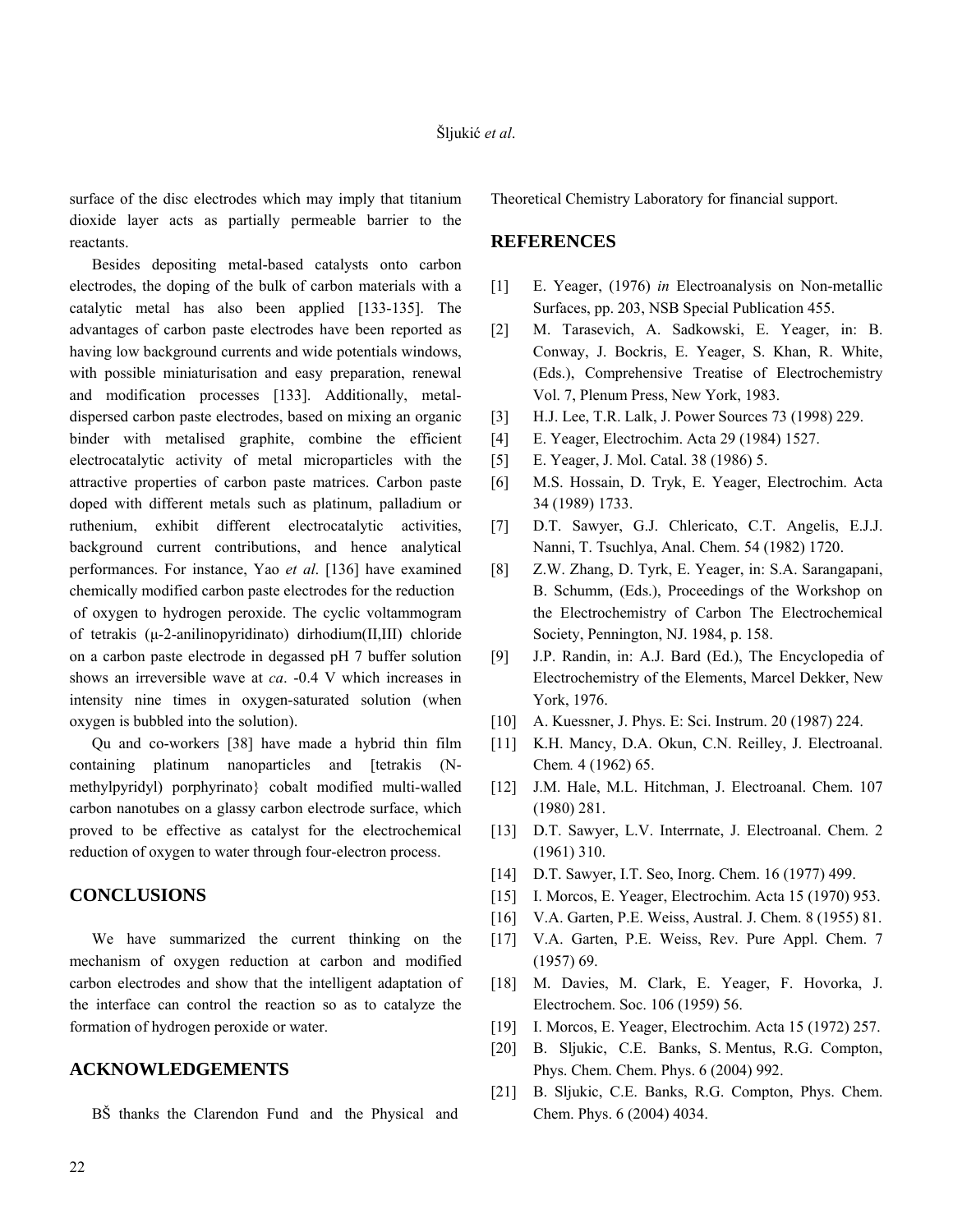- [22] K. Tammeveski, K. Kontturi, R.J. Nichols, R.J. Potter, D.J. Schiffrin, J. Electroanal. Chem. 515 (2001) 101.
- [23] K. Vaik, D.J. Schiffrin, K. Tammeveski, Electrochem. Commun*.* 6 (2004) 1.
- [24] K. Vaik, A. Sarapuu, K. Tammeveski, F. Mirkhalaf, D.J. Schiffrin, J. Electroanal. Chem. 564 (2004) 159.
- [25] Z.W. Zhang, D. Tryk, E. Yeager, in*:* National Meeting, The Electrochem. Soc., Extended Abstracts, Vol. 83-2, Washington, 1983, p. Abst. 395.
- [26] R.J. Taylor, A.A. Humffray, J. Electroanal. Chem. 64 (1975) 63.
- [27] A.J. Appleby, J. Marie, Electrochim. Acta 24 (1978) 1243.
- [28] A.R. Despic, Bull. T 46, Serb. Acad Sci. Arts, Maths Natural Ci. 12 (1969) 79.
- [29] J. Xu, W. Huang, R.L. McCreery, J. Electroanal. Chem. 410 (1996) 235.
- [30] M. Shamsipur, A. Salimi, H. Haddadzadeh, M. Fazlollah Mousavi, J. Electroanal. Chem. 517 (2001) 37.
- [31] S.M. Golabi, J.B. Raoof, J. Electroanal. Chem. 416 (1996) 75.
- [32] A. Salimi, H. Eshghi, H. Sharghi, S.M. Golabi, M. Shamsipur, Electroanalysis 11 (1999) 114.
- [33] I. Bhugun, F. C.Anson, Inorg. Chem. 35 (1996) 7253.
- [34] J. Yang, J.J. Xu, Electrochem. Commun 5 (2003) 306.
- [35] S. Cere, M. Vazquez, S. R. de Sa´nchez, D.J. Schiffrin, J. Electroanal. Chem. 505 (2001) 118.
- [36] D. van den Ham, C. Hinnen, G. Magner, M. Savyf, J. Phys. Chem 91 (1987) 4743.
- [37] M.S. El-Deab, T. Ohsaka, J. Electroanal. Chem. 553 (2003) 107.
- [38] J. Qu, Y. Shen, X. Qu, S. Dong, Chem. Commun. 1 (2004) 34.
- [39] A. Sarapuu, K. Tammeveski, T.T. Tenno, V. Sammelselg, K. Kontturi, D.J. Schiffrin, Electrochem. Commun 3 (2001) 446.
- [40] A. Salimi, C.E. Banks, R.G. Compton, Phys. Chem. Chem. Phys*.* 5 (2003) 3988.
- [41] A. Sarapuu, K. Vaik, D.J. Schiffrin, K. Tammeveski, J. Electroanal. Chem. 541 (2003) 23.
- [42] R.L. McCreery, in: A.J. Bard (Ed.), Electroanalytical Chemsitry Vol. 17, Dekker, New York, 1991.
- [43] R. Bowling, R. Packard, R.L. McCreery, J. Am. Chem. Soc. 111 (1989) 1217.
- [44] R. Bowling, R.L. McCreery, C.M. Pharr, R.C. Engstrom, Anal. Chem. 61 (1989) 2763.
- [45] N.M. Pontikos, R.L. McCreery, J. Electroanal. Chem. 324 (1992) 229.
- [46] I.F. Hu, T. Kuwana, Anal. Chem. 58 (1986) 3235.
- [47] D.T. Fagan, I. Hu, T. Kuwana, Anal. Chem. 57 (1985) 2759.
- [48] R.C. Engstrom, V.A. Strasser, Anal. Chem. 56 (1984) 136.
- [49] J.F. Evans, T. Kuwana, Anal. Chem. 49 (1977) 1632.
- [50] D.C.S. Tse, T. Kuwana, Anal. Chem. 50 (1978) 1315.
- [51] G.E. Cabaniss, A.A. Diamantis, W.R. Murphy, R.W. Linton, T.J. Meyer, J. Am. Chem. Soc. 107 (1985) 1845.
- [52] M.R. Deakin, K.J. Stutts, R.M. Wightman, J. Electroanal. Chem. 182 (1985) 113.
- [53] C. Barbero, J.J. Silber, L. Sereno, J. Electroanal. Chem. 248 (1988) 321.
- [54] F.A. Armstrong, A.M. Bond, H.A.O. Hill, B.N. Oliver, I. S. M. Psalti, J. Am. Chem. Soc. 111 (1989) 9185.
- [55] H. Gerischer, S.D. McIntyre, J. Phys. Chem 91 (1987) 1930.
- [56] R.K. Sen, J. Zegal, E. Yeager, Inorg. Chem. 16 (1977) 3379.
- [57] C. Paliteiro, A. Hamnett, J.B. Goodenough, J. Electroanal. Chem. 233 (1987) 147.
- [58] V.B. Baez, D. Pletcher, J. Electroanal. Chem. 382 (1995) 59.
- [59] R. McIntyre, D. Scherson, W. Storek, H. Gerischer, Electrochim. Acta 32 (1987) 51.
- [60] M.T. McDermott, K. Kneten, R.L. McCreery, J. Phys. Chem. 96 (1992) 3124.
- [61] M.T. McDermott, R.L .McCreery, Langmuir 10 (1994) 4307.
- [62] K.K. Cline, M.T. McDermott, R.L. McCreery, J. Phys. Chem. 98 (1994) 5314.
- [63] J.P. Randin, E. Yeager, J. Electroanal. Chem. 36 (1972) 257.
- [64] J.P. Randin, E. Yeager, J. Electrochem. Soc. 118 (1971) 711.
- [65] J.F. Evans, T. Kuwana, Anal. Chem. 51 (1979) 358.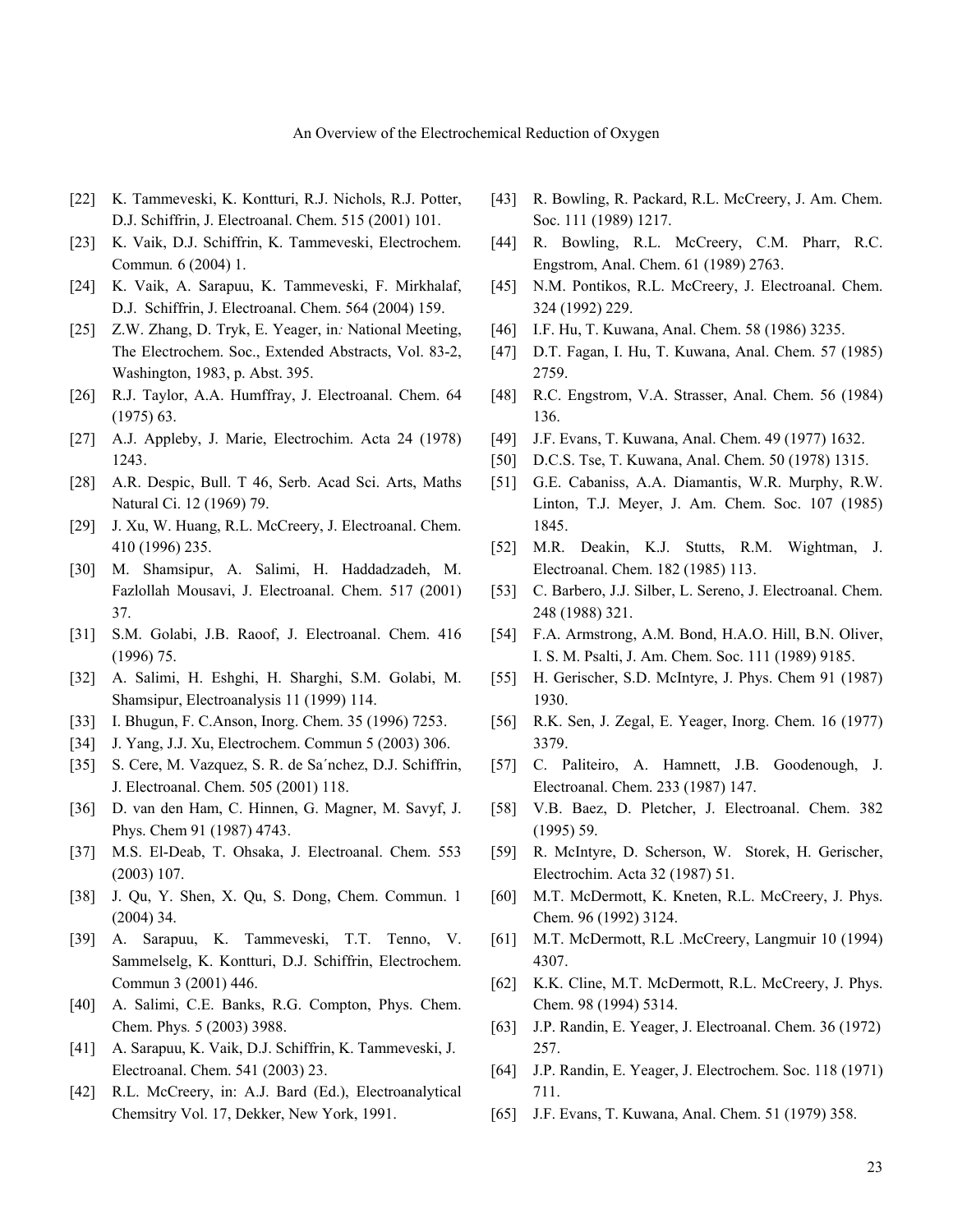- [66] T. Nagaoka, T. Sakai, K. Ogura, T. Yoshino, Anal. Chem. 58 (1986) 1953.
- [67] I.F. Hu, D.H. Karwelk, T. Kuwana, J. Electroanal. Chem. 188 (1985) 59.
- [68] J.F. Rusling, Anal. Chem. 56 (1984) 575.
- [69] D.C. Thornton, K.T. Corby, V.A. Spendel, J. Jordan, A. J. Robbat, D.J. Rutstrom, M. Gross, G. Ritzler, Anal. Chem. 57 (1985) 150.
- [70] R.C. Engstrom, Anal. Chem. 54 (1982) 2310.
- [71] R.J. Taylor, A.A. Humffray, J. Electroanal. Chem. 42 (1973) 247.
- [72] J. Wang, L.D. Hutchins, Anal. Chim. Acta 167 (1985) 325.
- [73] C.W. Miller, D.H. Karweik, T. Kuwana, Anal. Chem. 53 (1981) 2319.
- [74] R.M. Wightman, M.R. Deakin, P.M. Kovach, W. G. Kuhr, K.J. Shutts, J. Electroanal. Soc. 131 (1984) 1578.
- [75] K.J. Shutts, P.M. Kovach, W.G. Kuhr, R.M. Wightman, Anal. Chem. 55 (1983) 1632.
- [76] E. Hershenhart, R.L. McRerry, Anal. Chem. 56 (1984) 2256.
- [77] J. Zak, T. Kuwana, J. Electroanal. Chem. 150 (1983) 645.
- [78] S. Dong, T.J. Kuwana, J. Electroanal. Soc*.* 131 (1984) 813.
- [79] P. Chen, R.L. McCreery, Anal. Chem. 68 (1996) 3958.
- [80] M.T. McDermott, C.A. McDermott, R.L. McCreery, Anal. Chem. 65 (1993) 937.
- [81] S. Mazur, T. Matasinovic, K. Camman, J. Am. Chem. Soc. 99 (1977) 3888.
- [82] M.A. Fryling, J. Zhao, R.L. McCreery, Anal. Chem. 67 (1995) 967.
- [83] P. Chen, M.A. Fryling, R.L. McCreery, Anal. Chem. 67 (1995) 3115.
- [84] M. Delamar, R. Hitmi, J. Pinson, J.M. Saveant, J. Am. Chem. Soc. 114 (1992) 5883.
- [85] M.R. Kagan, R.L. McCreery, Anal. Chem. 66 (1994) 4159.
- [86] P. Allongue, M. Delamar, B. Desbat, O. Fagebaume, R. Hitmi, J. Pinson, J. M.Saveant, J. Am. Chem. Soc. 119 (1997) 201.
- [87] H. Gomathi, G.P. Rao, J. Electroanal. Chem. 190 (1985) 85.
- [88] X. Chu, K. Kinoshita, Mater. Sci. Eng. B 49 (1997) 53.
- [89] H.-H. Yang, R.L. McCreery, J. Electrochem. Soc. 147 (2000) 3420.
- [90] K. Horita, T. Nishibori, T. Ohshima, Carbon 34 (1996) 217.
- [91] A. Sarapuu, K. Vaik, D.J. Schiffrin, K. Tammeveski, J. Electroanal. Chem. 541 (2003) 23, and references cited within.
- [92] M.P. Soriaga, A.T. Hubbard, J. Am. Chem. Soc. 104 (1982) 2735.
- [93] P. He, R.M. Crooks, L.R. Faulkner, J. Phys. Chem 94 (1990) 1135.
- [94] J. Zhang, F.C. Anson, J. Electroanal. Chem. 331 (1992) 945.
- [95] A. Salimi, M.F. Mousavi, H. Eshghi, H. Sharghi, M. Shampsipur, Bull. Chem. Soc. Jpn. 72 (1999) 2121.
- [96] T. Nagaoka, T. Sakai, K. Ogura, T. Yoshino, J. Chem. Soc., Faraday Trans. 1, 83 (1987) 1823.
- [97] G.S. Galabrese, R.M. Buchanan, M.S. Wrighton, J. Am. Chem. Soc. 104 (1982) 5786.
- [98] G.S. Galabrese, R.M. Buchanan, M.S. Wrighton, J. Am. Chem. Soc. 105 (1983) 5594.
- [99] F. Mirkhalaf, K. Tammeveski, D.J. Schiffrin, Phys. Chem. Chem. Phys. 6 (2004)1321.
- [100] R.L. Blankespoor, D.L. Schutt, M.B. Tubergen, R.L. De Jong, J. Org. Chem. 52 (1987) 2059.
- [101] M.H. Pournaghi-Azar, S.M. Golabi, Talanta 35 (1988) 959.
- [102] M.H. Pournaghi-Azar, F. Shemirani, S. Pourtork, Talanta 42 (1995) 677.
- [103] P.W. Crawford, E. Carlos, J.C. Elleggod, C.C. Cheng, Q. Dong, D.F. Liu, Y.L. Luo, Electrochim. Acta 41 (1996) 2399.
- [104] P. Tissot, A. Huissoud, Electrochim. Acta 41 (1996) 2451.
- [105] J.K. Kariuki, M.T. McDermott, Langmuir 15 (1999) 6534.
- [106] J.K. Kariuki, M.T. McDermott, Langmuir 17 (2001) 5947.
- [107] S. Komorsky-Lovric, J. Solid State Electrochem. 1 (1997) 94, and references cited therein.
- [108] L. Chuang, I. Fried, P.J. Elving, Anal. Chem. 37 (1965) 1528.